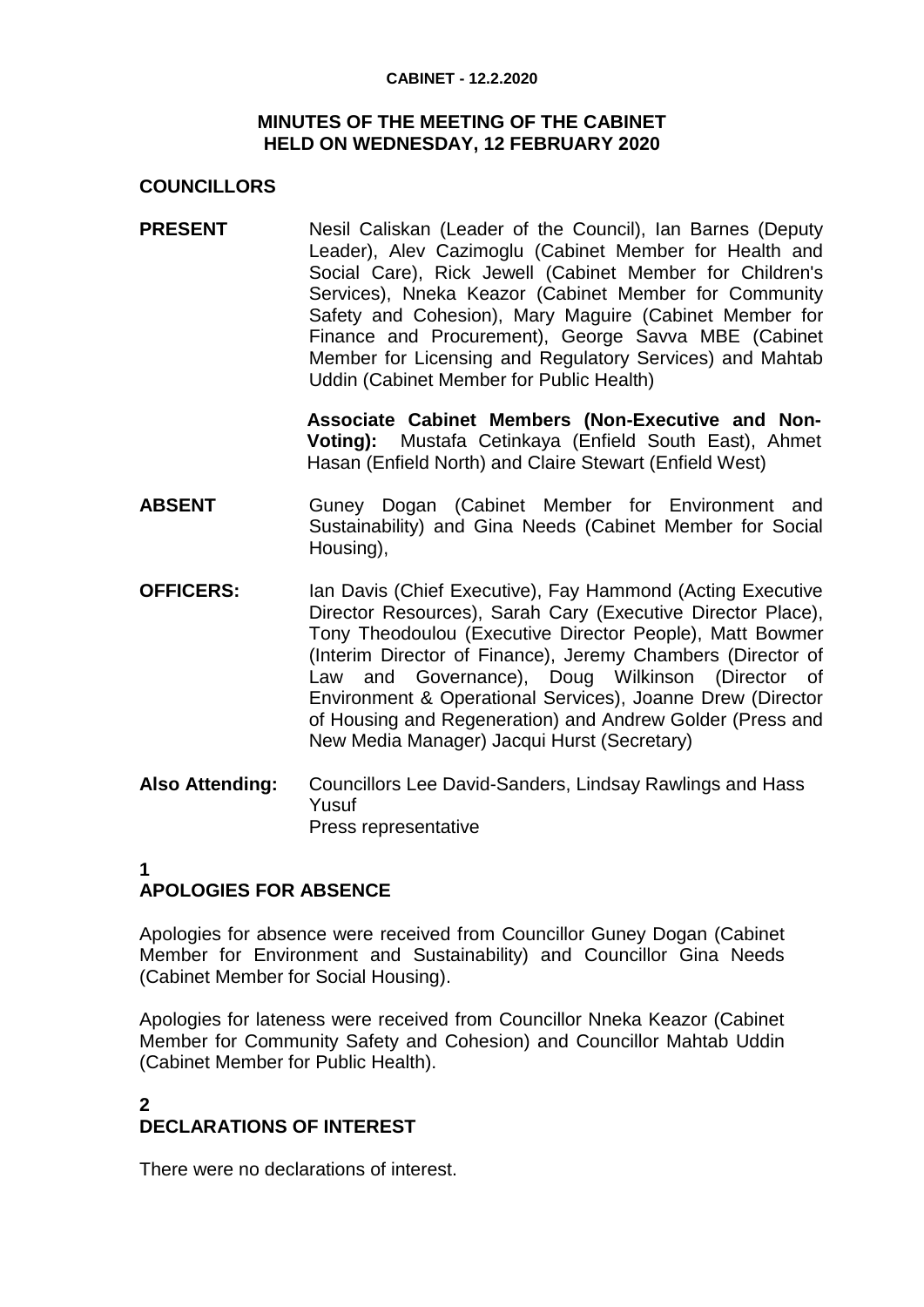### **3 DEPUTATIONS**

NOTED, that no requests for deputations had been received for presentation to this Cabinet meeting.

# **REVENUE MONITORING 2019/20: QUARTER 3 (DECEMBER 2019)**

Councillor Mary Maguire (Cabinet Member for Finance and Procurement) introduced the report of the Executive Director – Resources (No.189) setting out the Council's revenue budget monitoring position based on information to the end of December 2019 for the General Fund, Housing Revenue Account (HRA) and the Dedicated Schools Grant (DSG).

### NOTED

**4**

- 1. That after the application of capital receipts for transformation purposes of £3.5m; the revenue budget forecast reflected an outturn position of £5.6m overspend for 2019/20 which would be funded using the Council's reserves. This was an improvement of £0.1m on the £5.7m reported as at quarter 2.
- 2. The detailed savings and income generation figures since 2010 as summarised in paragraph 1.3 of the report.
- 3. That the Dedicated Schools Grant was forecasting an outturn position of a deficit of £4.9m. With the £0.4m surplus brought forward from 2018/19, the cumulative forecast deficit at year end was £4.5m and would be the first call on the 2020/21 grant allocation, therefore reducing the funding available for next year.
- 4. That the Housing Revenue Account was forecasting an underspend position of £0.1m for 2019/20 outturn.
- 5. The forecast projected departmental outturn variances as set out in Table 1 of the report. Executive Directors reporting pressures were working on mitigating actions and ongoing pressures would be considered as part of the Medium-Term Financial Plan.
- 6. The Pressures Challenge Board had been reconvened; and would be reviewing the most significant pressures reported.
- 7. The detailed departmental monitoring information, budget pressures and mitigating actions as set out in section 5 and the appendices of the report. Specific areas of pressure were highlighted to Members as outlined in the report. The most significant area of pressure continued to be in the Children's and Adult Social Care services.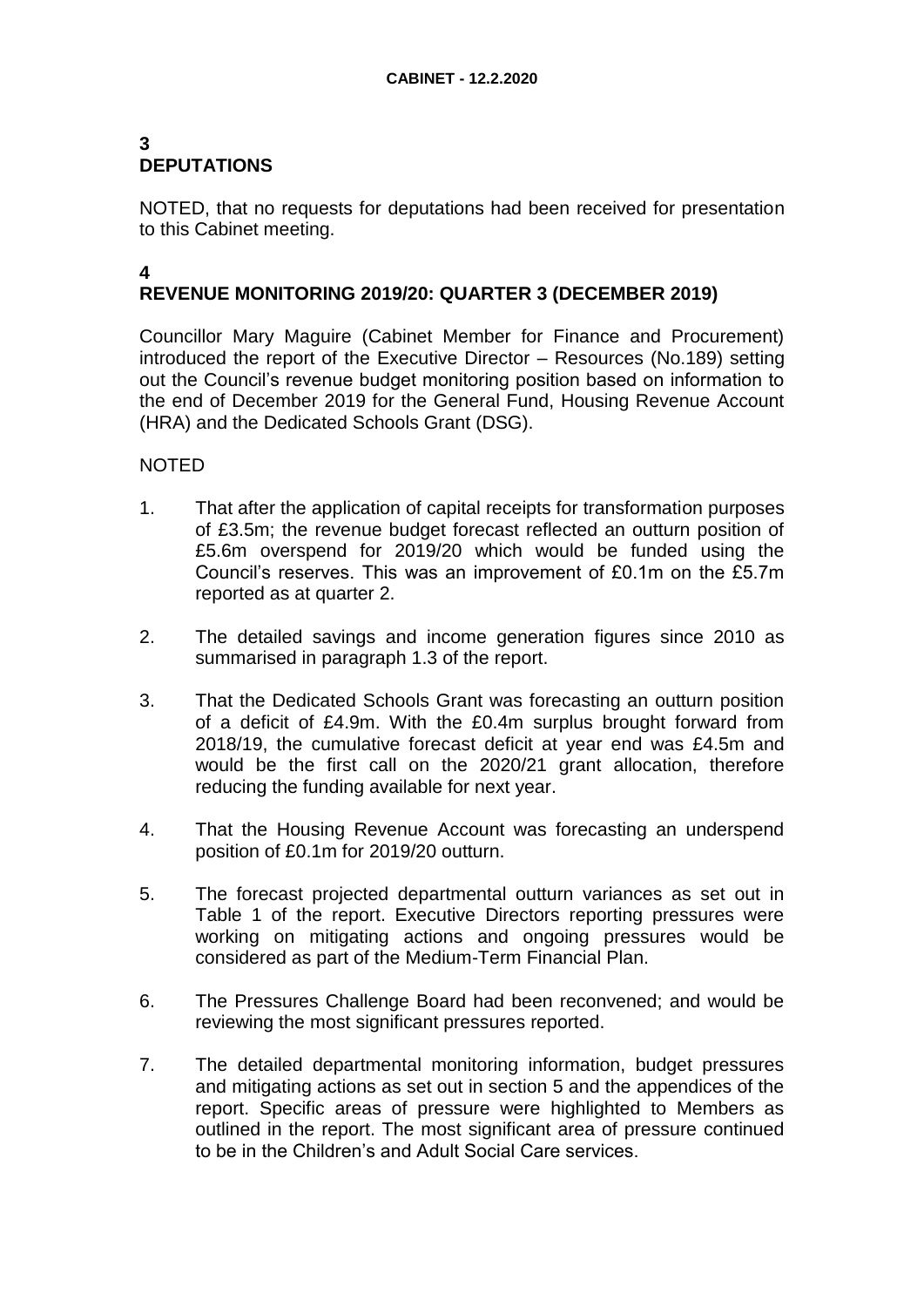- 8. That Table 2 in the report set out the planned and proposed flexible use of capital receipts. The Government had extended this flexibility in use of capital receipts until 2021/22. Members reiterated their concerns over the continued lack of adequate Government funding to meet demands.
- 9. The detailed position regarding the Dedicated Schools Grant budgets as set out in section 5 and Appendix F of the report.
- 10. That the Housing Revenue Account projection for quarter 3 showed a forecasted £0.1m underspend for 2019/20 as set out in section 7 of the report.
- 11. That the General Fund pressures identified in this  $3<sup>rd</sup>$  quarter were being considered in the budget setting process for 2020/21 (Minute No.5 below referred).
- 12. Members' comment that the Council's budget was well-managed and complied with all statutory and regulatory standards.
- 13. Members' continued concern over the lack of sufficient funding to meet the demand for adult social care services and the difficult funding decisions that the Council was required to make. The need for longterm adequate funding for local authorities was highlighted.
- 14. Members expressed their thanks and appreciation to officers for the significant work undertaken and the regular monitoring reports which enabled Members to have a detailed oversight of the continuing financial pressures and provided a sound foundation on which to determine future budget setting decisions.

**Alternative Options Considered:** Not applicable to this report.

**DECISION:** The Cabinet agreed to note

- 1. The financial backdrop to the Council's budget position (described in paragraphs 3.1 to 3.12 of the report).
- 2. The £5.6m overspend revenue outturn projection and the use of £3.2m of capital receipts to support organisation transformation.
- 3. That Cabinet Members would continue to work with Executive Directors to implement action plans to reduce the forecast overspend in 2019/20 and implement savings.
- 4. £1.5m of the overspend in respect of the company Independence and Wellbeing Enfield Ltd. (IWE) being met from contingency as set out in paragraph 5.14 of the report.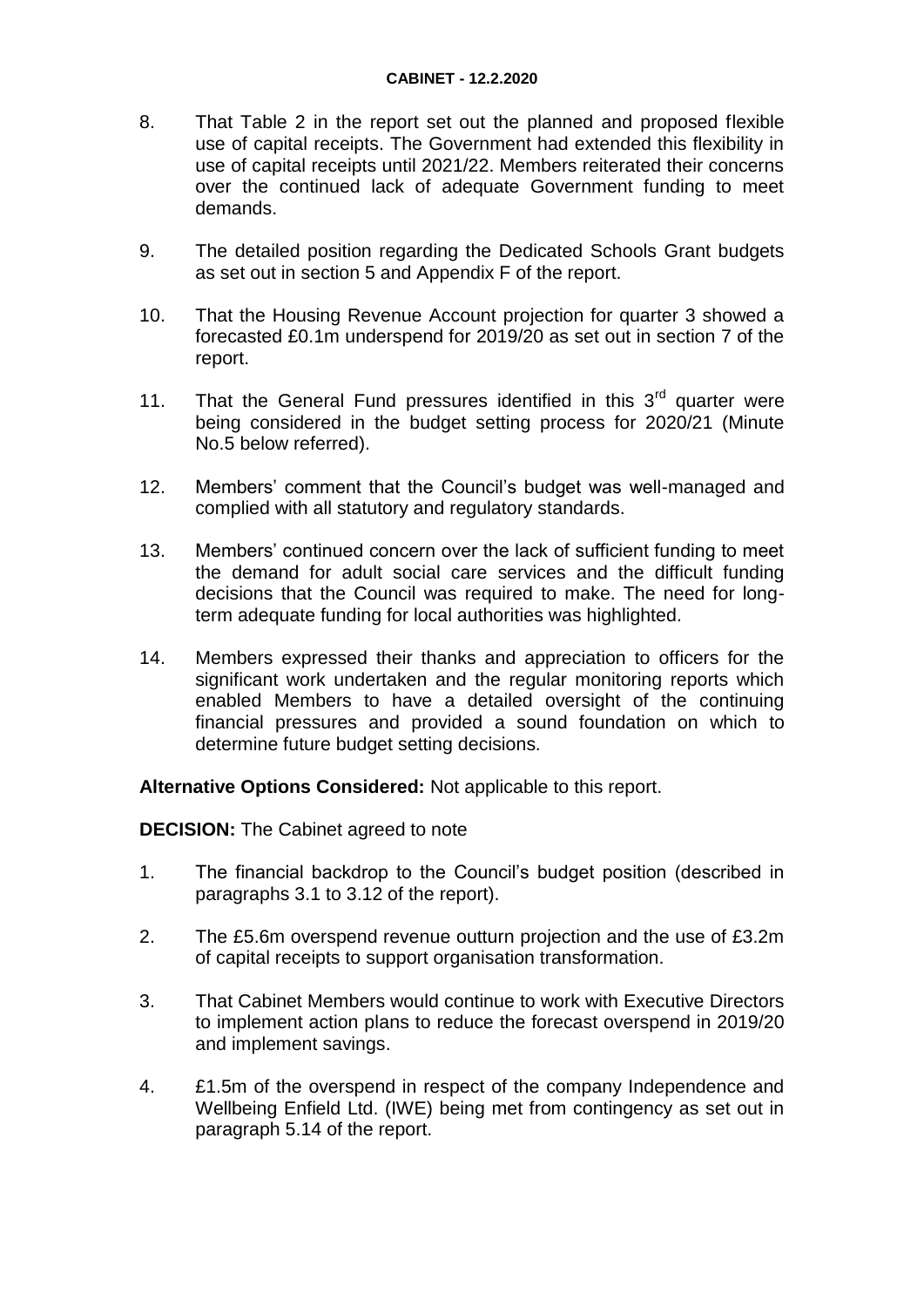- 5. The position of the Dedicated Schools Grant (DSG) as set out in paragraphs 5.62 to 5.66 of the report.
- 6. The position of the Housing Revenue Account (HRA) as set out in section 7 of the report.
- 7. The planned flexible use of capital receipts for 2019/20 remains unchanged from the reported quarter 2 update (paragraph 5.58 and Appendix I of the report referred).

**Reason:** To ensure that Members were aware of the projected budgetary position, including all major budget pressures and underspends which had contributed to the present monthly position and that were likely to affect the final outturn.

#### **(Key decision – reference number 5086)**

### **5**

# **2020/21 BUDGET AND 2020/21 TO 2024/25 MEDIUM TERM FINANCIAL PLAN**

Councillor Mary Maguire (Cabinet Member for Finance and Procurement) introduced the report of the Executive Director – Resources (No.190) recommending the setting of the general revenue budget and council tax for the 2020/21 financial year.

- 1. That the proposals set out in the report were the culmination of the 2020/21 budget planning process and built on previous Cabinet decisions relating to the tranche one and two savings; and, the Council Tax support scheme and business rate base decisions. The proposals reflected the discussions which had taken place on the Council's priorities, demands and pressures. Members reiterated the need for adequate Government funding to provide a sustainable budget that was not reliant on the allocation of one-off Government resources; long-term funding was required to provide certainty and efficient future planning of services.
- 2. The detail of the national context and Local Government Finance Settlement as detailed in section 4 of the report and the amendment sheet circulated at the meeting. The Council would continue to lobby the Government for timely multi-year funding settlements.
- 3. That the Council's budget was under constant review by the Cabinet Members and senior officers. The Council would continue to seek to protect its most vulnerable residents and meet service demands.
- 4. As set out in the report, its purpose was to set the general revenue budget and council tax for the 2020/21 financial year. It also updated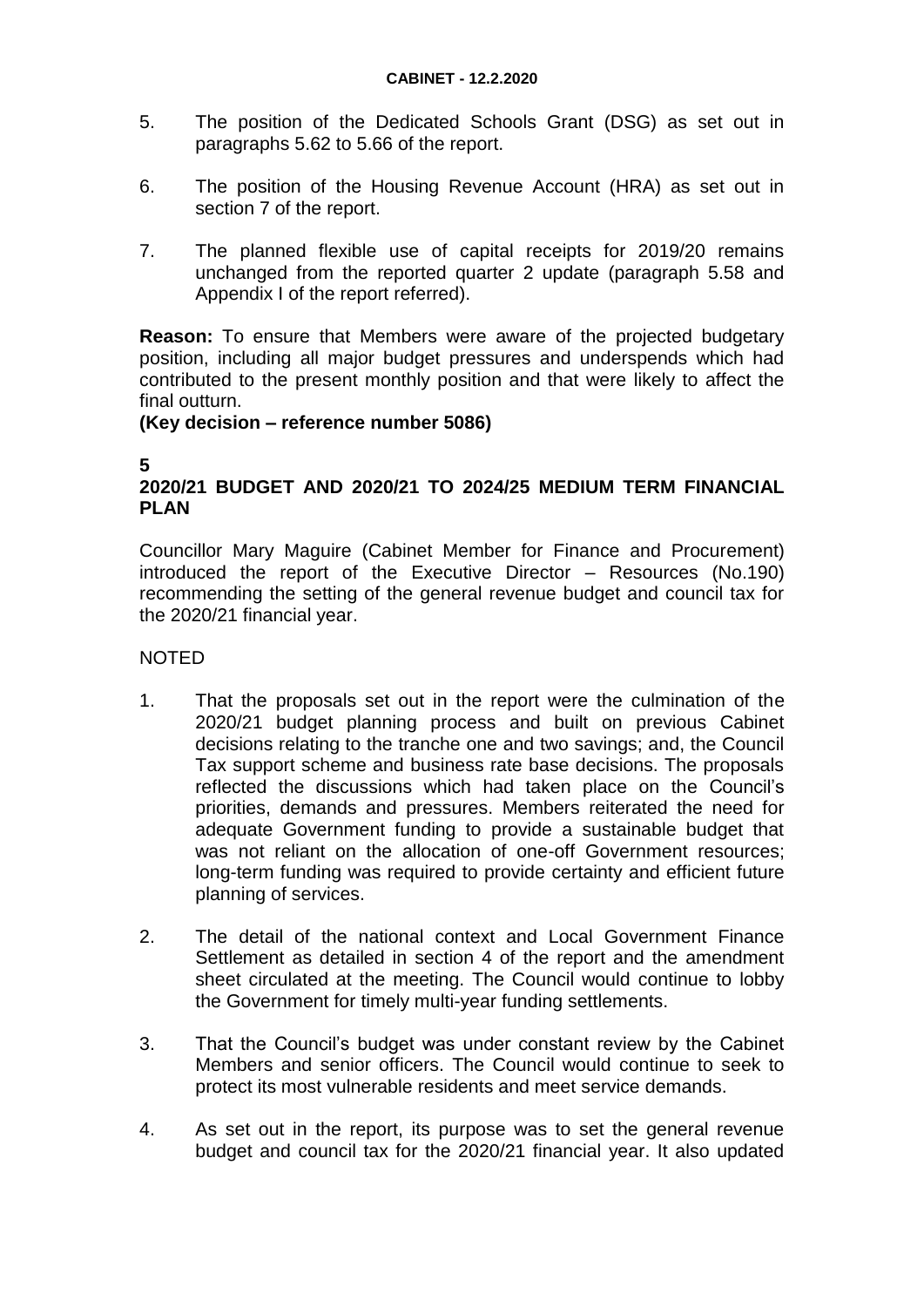the Council's Medium-Term Financial Plan in the light of those decisions. In summary it recommended:

- A net revenue budget of £236.904m, a 2.56% increase when compared with 2019/2020.
- The net revenue budget contained investment in services of £4.5m and savings/income generation proposals of £11.9m.
- A core council tax of £1,244.57 at Band D, a 1.99% increase
- A further £119.20 at Band D to pay for Adult Social Care as allowed by Central Government, a 2.00% increase on 2019/20.
- This resulted in a charge for Enfield Council of £1,363.77 at Band D, a 3.99% increase: equivalent to an increase of £1.00 per week for a Band D property.
- Additionally, the Council would levy a council tax of £332.07 at Band D on behalf of the Greater London Authority which was a 3.61% increase on last year.
- In total the impact of these proposals would be total council tax of £1,695.84 at Band D, a 3.91% increase on the 2019/2020 level, equivalent to an increase of £1.22 per week for a Band D property.
- 5. A number of areas of investment were highlighted to Members as detailed within the report including in Adults Social Care and Children's Services; transformation; tackling youth violence; and, £1m of CIL neighbourhood funding to support the implementation of the 27 recommendation arising from the recent Poverty Commission report (Minute No.10 below referred). The budget process had sought to protect the most vulnerable in the Borough.
- 6. The recommendations within the report regarding the Schools' Budget.
- 7. That the report included recommendations on the appropriate level for the Council's contingencies, balances and earmarked reserves.
- 8. That there were a few minor amendments to figures and referencing within the report from the version previously published and circulated. The details were as set out below, and circulated at the Cabinet meeting:
	- In section 2 of the report there was a very minor change in the 2020/21 Council Tax Requirement to avoid rounding issues on the Council Tax bandings, and also a correction of an incorrect section reference.
	- Section 4 of the report had been updated to account for the final settlement for 2020/21 being announced and for some corrections to the SFA movements over time, referred to both in the text and in table 1 of the report.
	- Section 5 had a correction of a section reference within the fees and charges section of the report.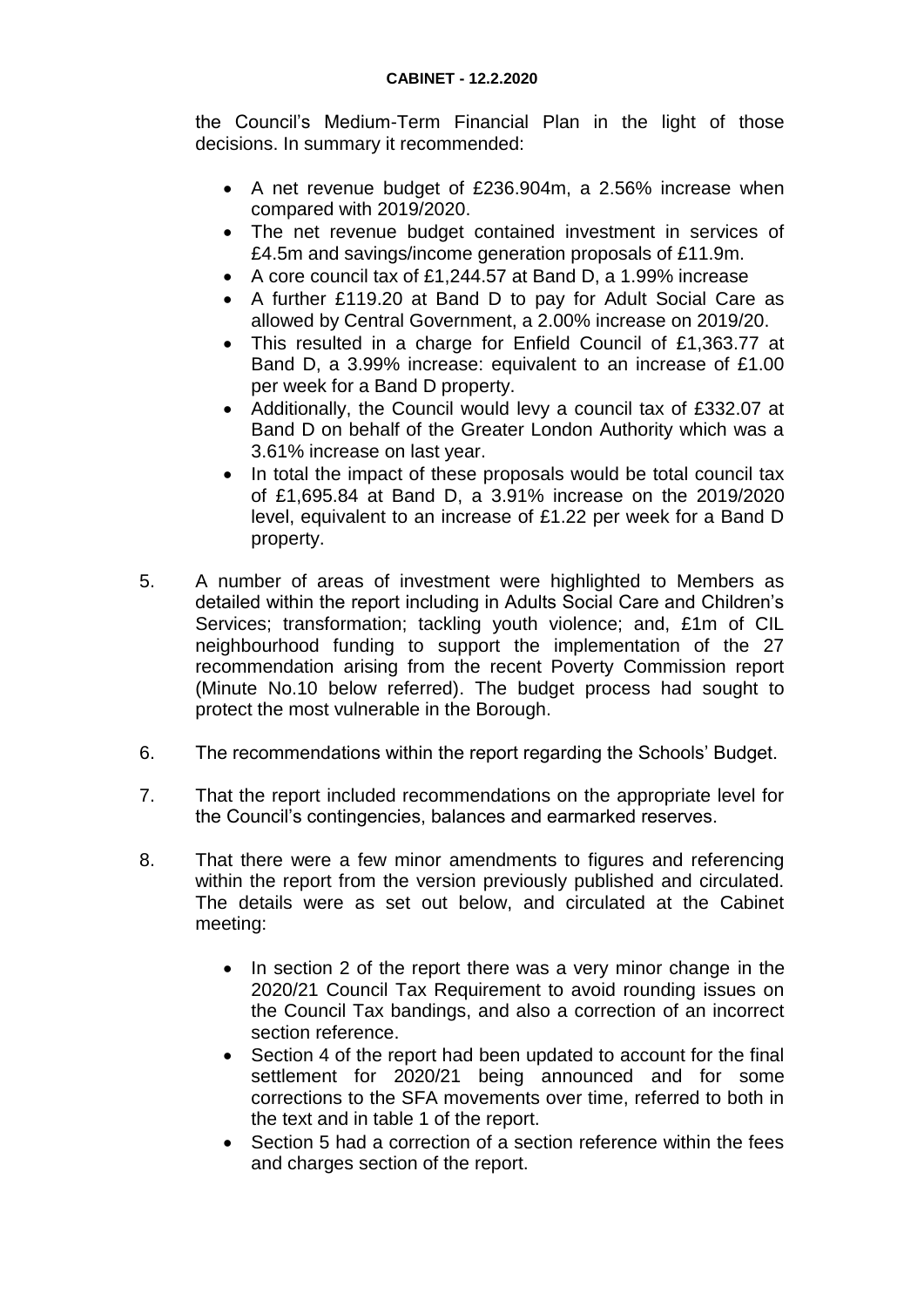- Table 3 in section 7 of the report had been updated for the changes resulting from the council tax rounding issue identified in section 2 of the report.
- Section 8 of the report had made reference to an incorrect year and Section 10 of the report contained a paragraph referencing error.
- All of the sections 11 and 14 changes of the report were minor adjustments to figures stemming from the council tax rounding issue identified in section 2 of the report.
- There was a single change to a new fee for Scan on Demand Service for planning case work.
- 9. Members discussed the detailed budget proposals and several questions and comments were raised including the following issues.
- 10. The allocation of £0.5m to assist in tackling youth violence through, for example, early intervention and mentoring work was welcomed.
- 11. That the Council would continue to lobby the Government for adequate long-term funding for the provision of essential services to the Borough's residents. The Council would continue to seek to protect its most vulnerable residents.
- 12. That this was a sound and well-managed budget in a continuing period of austerity and inadequate Government funding. The budget reflected the political priorities of the Council administration and sought to protect the most vulnerable. The budget proposals were sustainable and sought to take the Borough to the next phase of implementing the Council's corporate priorities. It included proposals for economic growth and regeneration and, addressed the issue of increasing crime levels. The budget reflected the Council's commitment to invest in a better Enfield. It was ambitious for a growing Borough. The Council's commitments were highlighted including housing provision and insourcing services where possible. The significant work of the Cabinet Members and Officers in reaching this stage was recognised and appreciated. The budget represented the Council's commitment to the future of Enfield and its residents.
- 13. The investment in young people and the tackling of youth crime was welcomed. It was noted that the Council had recently received GLA grant funding of £1.4m from the Young Londoners Fund to deliver projects in the Borough.
- 14. That Appendix 8A of the report set out the statement of the Section 151 officer under the requirements of Section 25 of the Local Government Act 2003. Taking account of the issues set out within the report, the Executive Director – Resources was of the view that the 2020/21 budget was robust.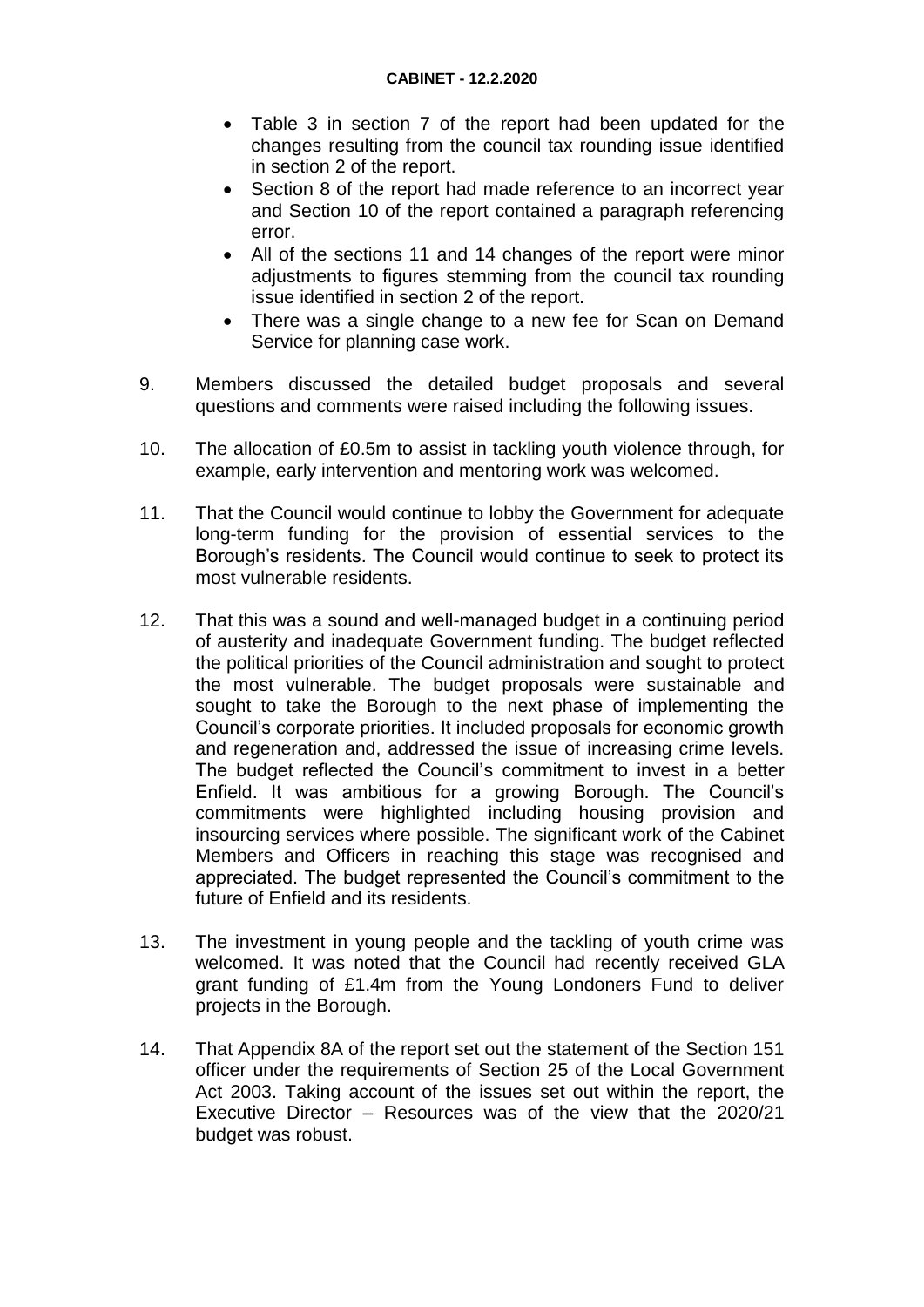- 15. In relation to Children's Services, the continuing difficulties faced in juggling service demands and priorities with inadequate levels of funding was recognised; and the hard work of officers was appreciated in continuing to deliver services to the most vulnerable.
- 16. That the ambitious budget proposals would continue to seek to reduce inequalities in the Borough and raise health standards.

**Alternative Options Considered:** NOTED, that the Council operated a budget planning and consultation process during which a wide range of options were considered in detail before recommendations were made. Issues raised and discussed had greatly contributed to this report including information from the Budget Engagement exercise set out in the report. As part of its planning for both 2020/21 and future years the Council had considered future levels of Council Tax.

### **DECISION:** The Cabinet agreed

- 1. With regard to the revenue budget for 2020/21 to recommend that Council:
	- i. Set the Council Tax Requirement for Enfield at £133.276m in 2020/21.
	- ii. Set the Council Tax at Band D for Enfield's services for 2020/21 at £1,363.77 (section 7 of the report referred), being a 1.99% general Council Tax increase and a 2.00% Adult Social Care precept.
- 2. To agree the Medium Term Financial Plan (MTFP), including;
	- i. The pressures set out in Appendix 3 of the report, £30.148m in 2020/21 (partly offset by a £3.600m benefit from the Pensions Actuarial Review to give a net figure of £26.548m), which included:
		- a. £1.5m for additional social workers within Children's Social Care to address caseload pressures.
		- b. A further £10.3m allocated in 2020/21 to address Adults and Children's Social Care pressures, partly funded from further Social Care Support Grant allocated by the Government in 2020/21 (£5.4m).
	- ii. £2.405m investment in transformation funded by the flexible use of capital receipts.
	- iii. An allocation of £0.5m per annum within the 2019/20 and 2020/21 budgets which was recommended to provide mentoring related to serious youth violence and improve data to better target resources (paragraph 10.7 of the report referred).
	- iv. Full year effects of prior year savings and income generation totalling £3.279m as set out in Appendix 2a of the report.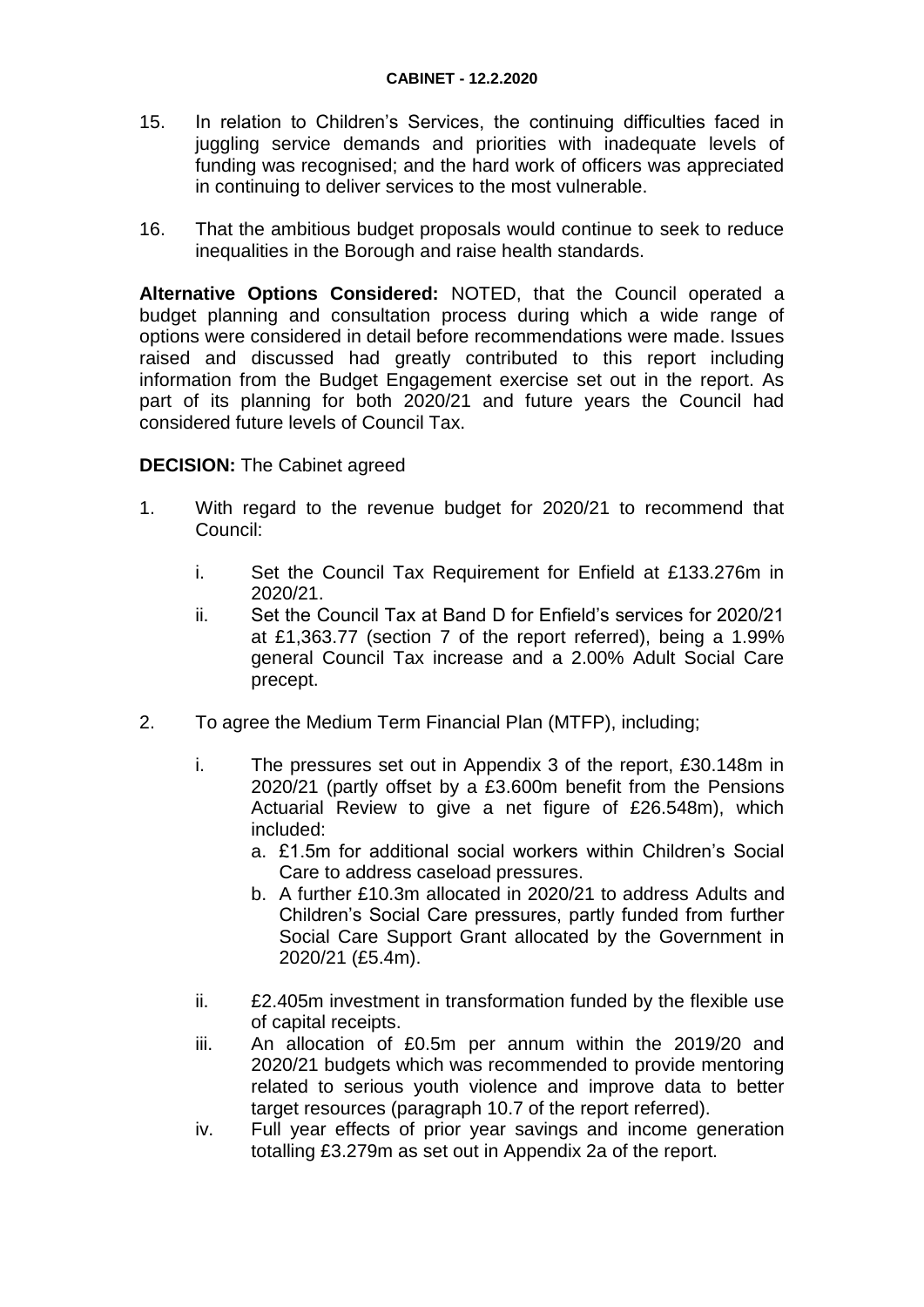- v. The savings of £9.2m and income proposals of £2.7m in 2020/21 as set out in Appendix 2b of the report.
- vi. Adopt the key principles as set out in section 11 of the report.
- vii. Note the £3.4m for Capital Financing included within the pressures figure to invest in proposals to deliver long term benefits to the Council.
- 3. To recommend that Council agrees the Schools Budget for 2020/21 (section 8.20 and Appendix 5 of the report referred).
- 4. To agree that changes in Fees and Charges for 2020/21 as set out in Sections 10.20 to 10.44 and Appendices 11 to 13 of the report, and delegate authority to Executive Directors and Directors to negotiate discounts where appropriate.
- 5. To note the gap remaining in the MTFP for 2021/22 to 2024/25 and the actions being taken to address this.
- 6. To recommend that Council agrees that the New Homes Bonus funding of £0.646m be applied as a one-off contribution to the General Fund in 2020/21.
- 7. To recommend that Council agrees the planned flexible use of capital receipts in 2019/20 being £3.256m and approves the planed flexible use of capital receipts in 2020/21, being £2.405m (section 10.45 and Appendix 10 of the report referred).
- 8. To note the feedback and minutes from the Budget Engagement and Overview and Scrutiny Committee budget meeting on 19 December 2019 as set out in Appendices 1a and 1b of the report.
- 9. With regard to the robustness of the 2020/21 budget and the adequacy of the Council's earmarked reserves and balances to:
	- i. Note the risks and uncertainties inherent in the 2020/21 budget and the MTFP (section 11 of the report) and agrees the actions in hand to mitigate them.
	- ii. Note the advice of the Executive Director Resources regarding the recommended levels of contingencies, balances and earmarked reserves (section 13 and Appendix 8a of the report referred) and have regard to the comments of the Director of Finance (section 17 of the report referred) when making final decisions on the 2020/21 budget.
	- iii. Agree the recommended levels of central contingency and general balances (section 13 of the report referred).

**Reason:** To set the Council's Budget requirement and level of Council Tax for 2020/21 within the timescales set out in legislation.

**(Key decision – reference number 5076)**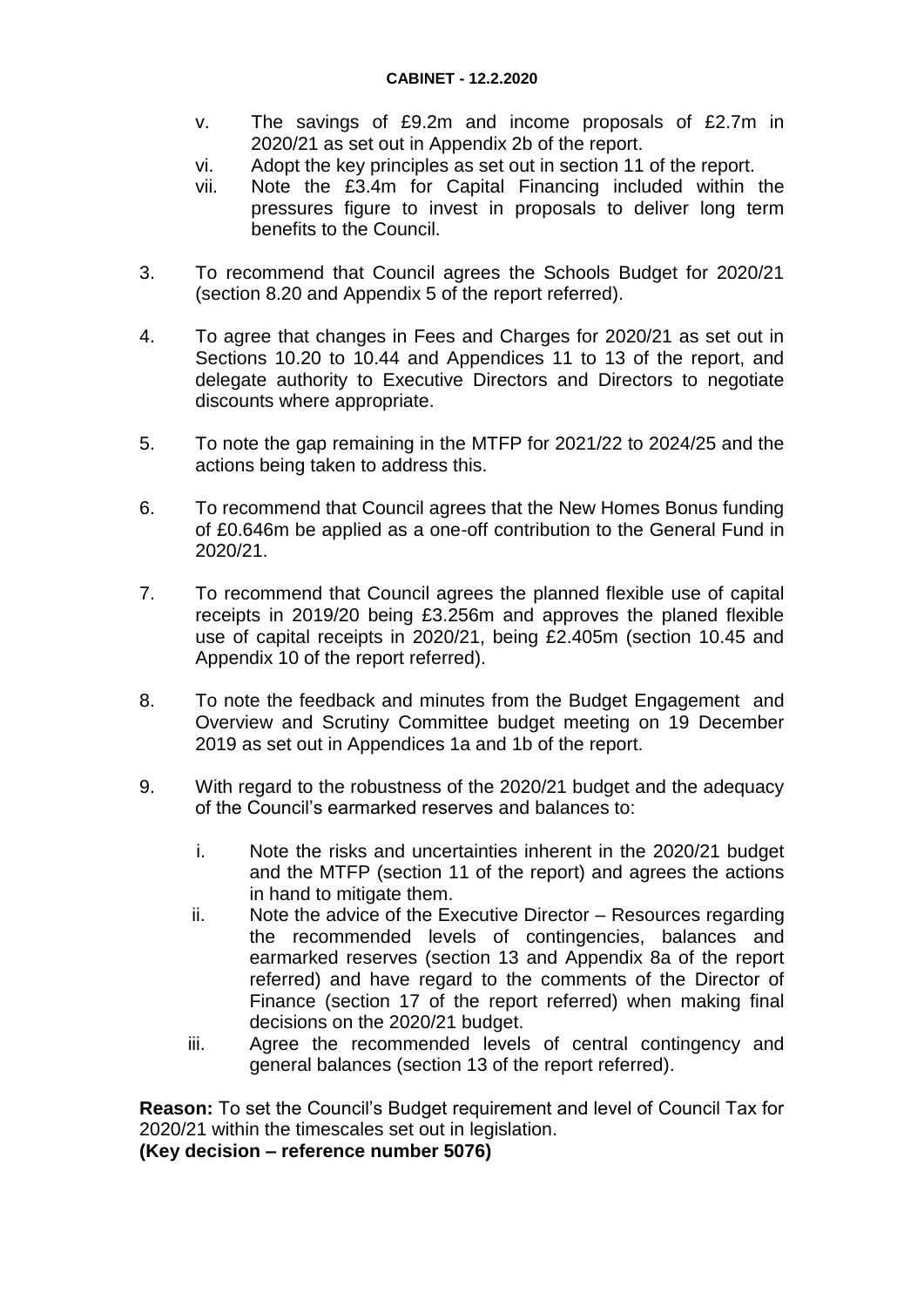#### **6 CAPITAL STRATEGY AND TEN YEAR CAPITAL PROGRAMME 2020/21 TO 2029/30**

Councillor Mary Maguire (Cabinet Member for Finance and Procurement) introduced the report of the Executive Director – Resources (No.191) setting out the 2020/21 Capital Strategy and 2020/21 to 2029/30 Ten Year Capital Programme.

- 1. That it had been necessary to amend three tables within the report as set out below and circulated at the Cabinet meeting:
	- Table 2 of the report, there had been reprofiling of spend on a single scheme and the borrowing in the summary had not been reprofiled to match.
	- Tables 8 and 9 of the report, there had been transposition of some columns so these had been corrected to match the detailed appendices of the report.
- 2. The recommendations detailed within section 2 of the report seeking approval of the Capital Strategy and Ten-Year Capital Programme. This represented an ambitious plan which aligned with the Council's overall objectives. It was integrated with the Council's Medium-Term Financial Plan and Treasury Management Strategy.
- 3. The detailed funding proposals outlined within the report, together with the key areas of investment including: house building and regeneration; investment in roads and bridges and the Council's wider estate; school improvements; and, ICT improvements.
- 4. The detail of the Capital Strategy summarised in section 6 of the report, including the proposed investments and funding details. The borrowing strategy outlined in section 6 of the report was highlighted to Members.
- 5. The risks and mitigation measures detailed within the report.
- 6. The proposed Capital Programme 2020/21 to 2029/30 outlined in section 7 and the appendices of the report. A detailed and thorough process had been undertaken.
- 7. That the proposals set out the longer-term priorities and investment in the Borough with a significant programme of planned projects. Individual projects would be subject to approval through future Cabinet and Council decisions as and when appropriate in the future as schemes progressed.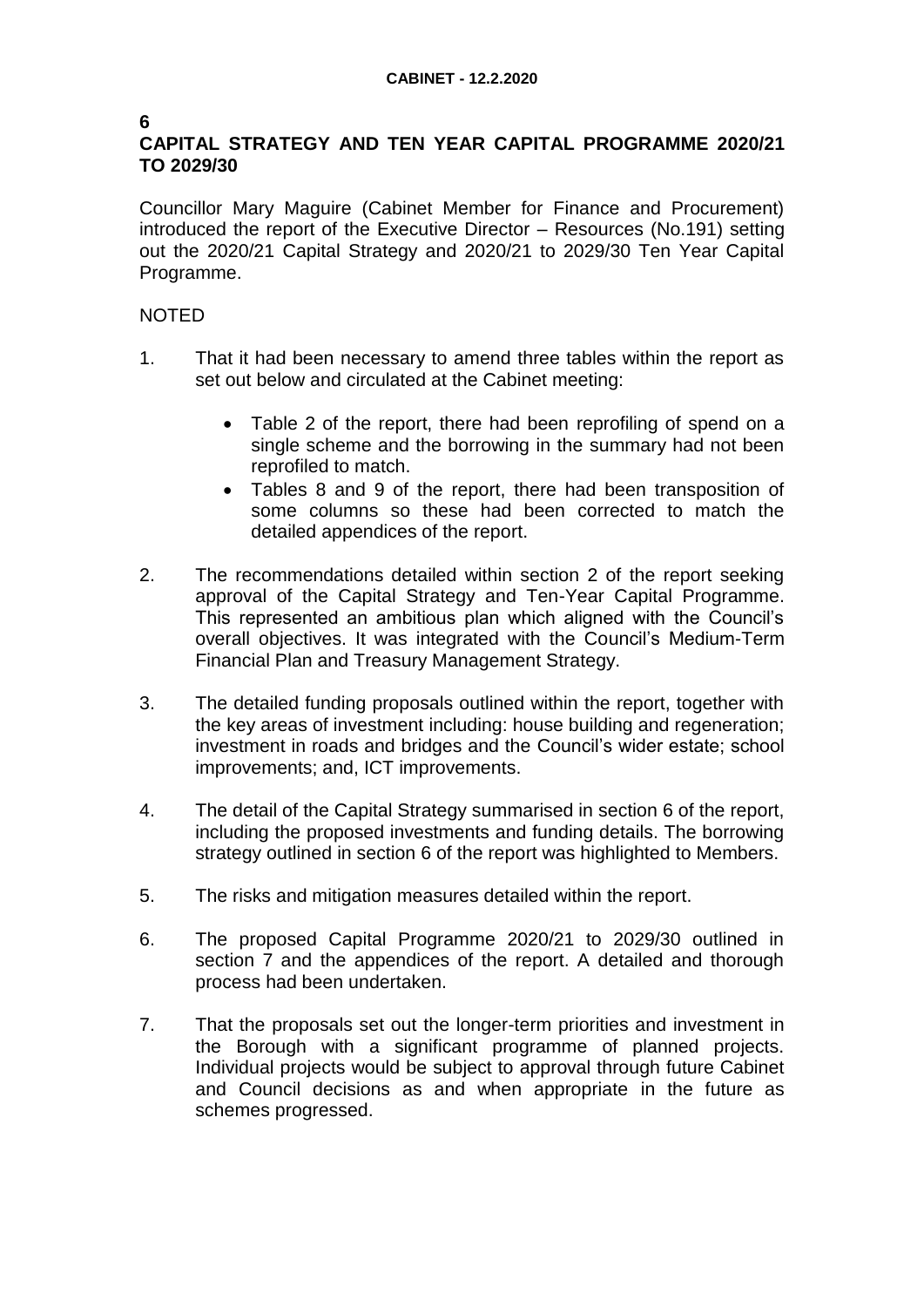8. The importance of "invest to save" projects for the future of the Borough, an example of the Reardon Court development was highlighted.

**Alternative Options Considered:** Not applicable to this report.

**DECISION:** The Cabinet agreed to recommend to Council to:

- 1. Approve the 2020/21 Capital Strategy.
- 2. Approve the 2020/21 Capital Programme and to note the 2020/21 to 20209/30 Ten Year Capital Programme as set out in Appendix 1 – Table 3C of the report; this included the following additions which had been considered by Cabinet at its meeting on 28 January 2020:
	- i. Capital programme monitor Period 8 (November) 2019 additions (£359.97m).
	- ii. 2020/21 Corporate Condition Programme (CCP) KD 5004, £2.5m.
	- iii. Montagu Industrial Estate Redevelopment KD 4876, £33.36m
	- iv. Business Case for Capital Funding for Highways, Street Scene and Parks infrastructure 2020/21-2029/30 – KD 5044, £7.2m
- 3. And the following presented as a separate report (Report No.193, Minute No.8 below referred):
	- i. Housing Revenue Account (HRA) 10 year Capital Programme £1,173m.

**Reason:** To set the 2020/21 to 2029/30 Capital Programme and agree the Capital Strategy 2020/21.

**(Key decision – reference number 5026)**

### **7**

# **TREASURY MANAGEMENT STRATEGY STATEMENT 2020/21**

Councillor Mary Maguire (Cabinet Member for Finance and Procurement) introduced the report of the Executive Director – Resources (No.192) setting out the Council's proposed Treasury Management Strategy Statement (TMSS) for the period 2020/21 to 2022/23, and Annual Investment Strategy (AIS) for the year ended 31 March 2021, together with supporting information.

- 1. That this report should be considered in conjunction with the Council's indicative capital programme, as detailed in Minute No.6 above.
- 2. That the Annual Treasury Management Strategy Statement sets out the Council's strategy for ensuring that: its capital investment plans were prudent, affordable and sustainable; the financing of the Council's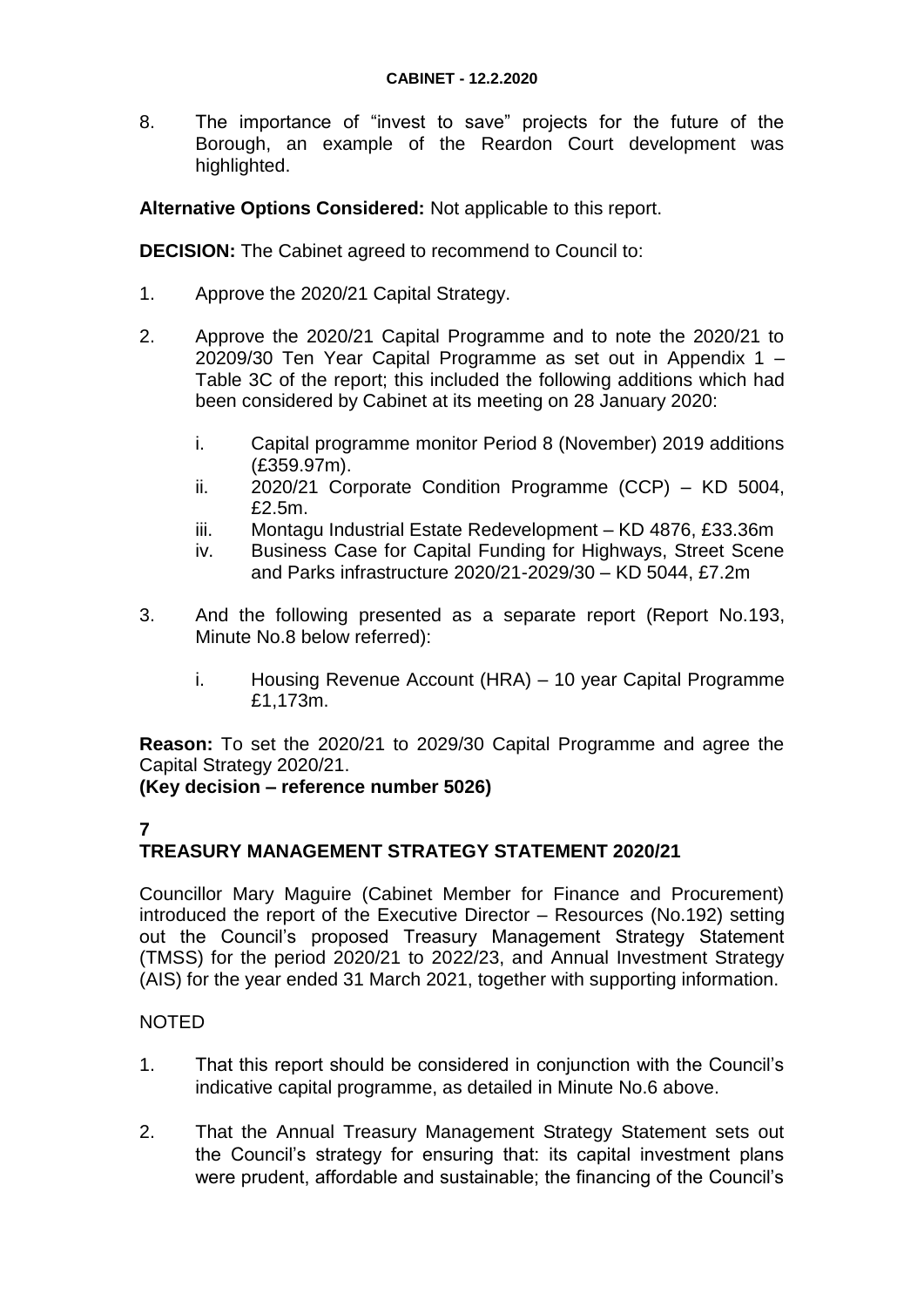#### **CABINET - 12.2.2020**

capital programme and ensuring that cash flow was properly planned; and, cash balances were appropriately invested to generate optimum returns having regard to security and liquidity of capital, as set out in the report.

- 3. That the report set out detailed projections regarding funding, payments and investments whilst mitigating and controlling identified risks. External expert treasury management advisers were used as appropriate. The Council was projecting £1.032bn of funding (grants, capital receipts, reserves and revenue contributions); this meant it had a net £1.222bn growth in borrowing. Overall, the Council had adopted a prudent approach to its treasury management strategy as set out in the report.
- 4. That the capital programme had been based on a 3.5% interest rate and the capital projects were appraised on this basis. However, the Council had borrowed at a lower rate recently and had swapped short term for long term loans, which de-risked the programme.
- 5. That that Statement made it clear that all projects should have a plan to pay down borrowing. This could be seen in Chart 1 of the report where borrowing was reducing quickly in the 2030s. Meridian Water borrowing was intended to be paid off by 2043/44, when capital receipts generated by the development would be used to pay off other borrowing or finance other capital schemes.
- 6. That the Council was lobbying the GLA for more grant in relation to its affordable housing.
- 7. Members recognised that the Strategy was forward looking and represented the Council's ambitions for future investment in the Borough. The thorough work and detailed reports presented to the Cabinet were acknowledged. The Strategy aligned with the Council's corporate priorities and was a significant investment in the Borough including housing provision and economic growth. It reflected the Council's commitments and planned how they would be achieved. The Strategy would be regularly updated and presented to Members for consideration and approval.

**Alternative Options Considered:** The Council was bound by legislation to have regard to the CIPFA requirements for treasury management. If the Council were to deviate from those requirements, there would need to be some good reason for doing so. If was not considered that there was any such reason, having regard to the need to ensure that the Council's capital investment plans were affordable, sustainable and prudent.

The strategies and policy statement put forward in the report were considered the best methods of achieving the CIPFA requirements. Whilst it might be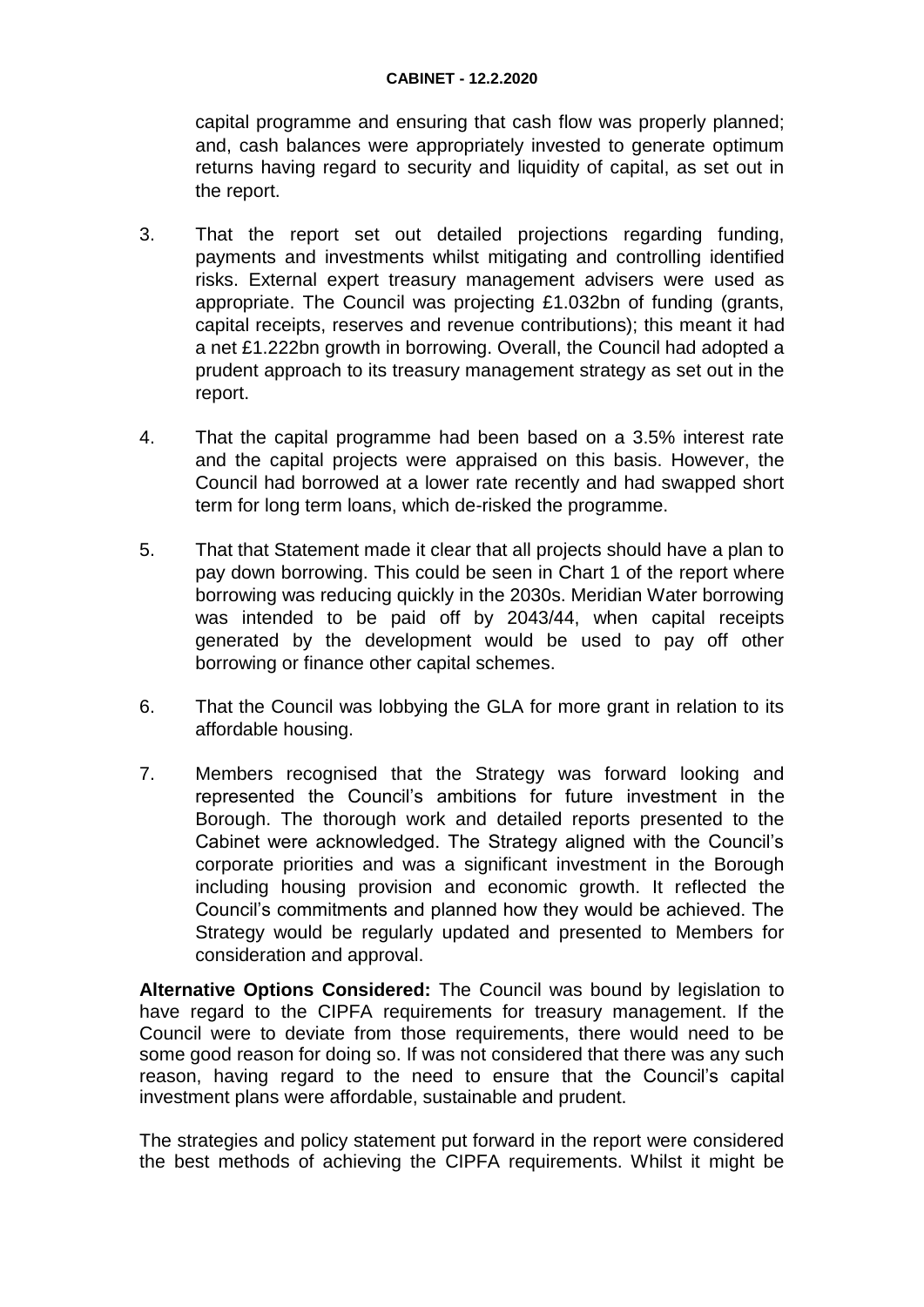possible to adopt variations to the strategies and policy statement, this would risk failing to achieve the goals of affordability, sustainability and prudence.

**DECISION:** The Cabinet reviewed the draft Treasury Management Strategy and recommended the six listed items below for full Council consideration and approval at the February 2020 Council meeting;

- 1. To agree the Treasury Management Strategy Statement for 2020/21.
- 2. To note the economic context and interest rate forecast (as detailed in Appendices A and B of the report).
- 3. To agree the Prudential Indicators set out in Appendix D of the report.
- 4. To agree the Minimum Revenue Provision Statement (Appendix E of the report).
- 5. To agree Counterparty List and Limits set out in Appendix F of the report.
- 6. To note the plans to develop options for financing the ten-year capital programme and report to Cabinet in December 2020, as per section 4 of the report, next steps. In the interim the Cabinet Member for Finance and Procurement would be regularly updated and, progress would be reported in the formal treasury reports (outturn and mid-year)

**Reason:** It was consistent with the requirements of treasury management specified by CIPFA, to which the Council was required to have regard under the Local Government Act 2003 and regulations made under that Act, for the Council to produce three strategy statements to support the Prudential Indicators which ensure that the Council's capital investment plans were affordable, sustainable and prudent. The three documents that the Council should produce were: High Level Capital Strategy; Treasury Management Strategy, including prudential indicators; and, Investment Strategy.

**(Key decision – reference number 5027)**

**8**

# **HOUSING REVENUE ACCOUNT (HRA) BUSINESS PLAN BUDGET 2020/2021, RENT SETTING AND SERVICE CHARGES**

Councillor Mary Maguire (Cabinet Member for Finance and Procurement) introduced the report of the Executive Director – Place and Executive Director – Resources (No.193) setting out the proposed HRA 30-year Business Plan, the detailed HRA Revenue Budget for 2020/21, the ten-year Capital Programme and Right to Buy (RTB) one for one receipts programme (2020/21 to 2024/25).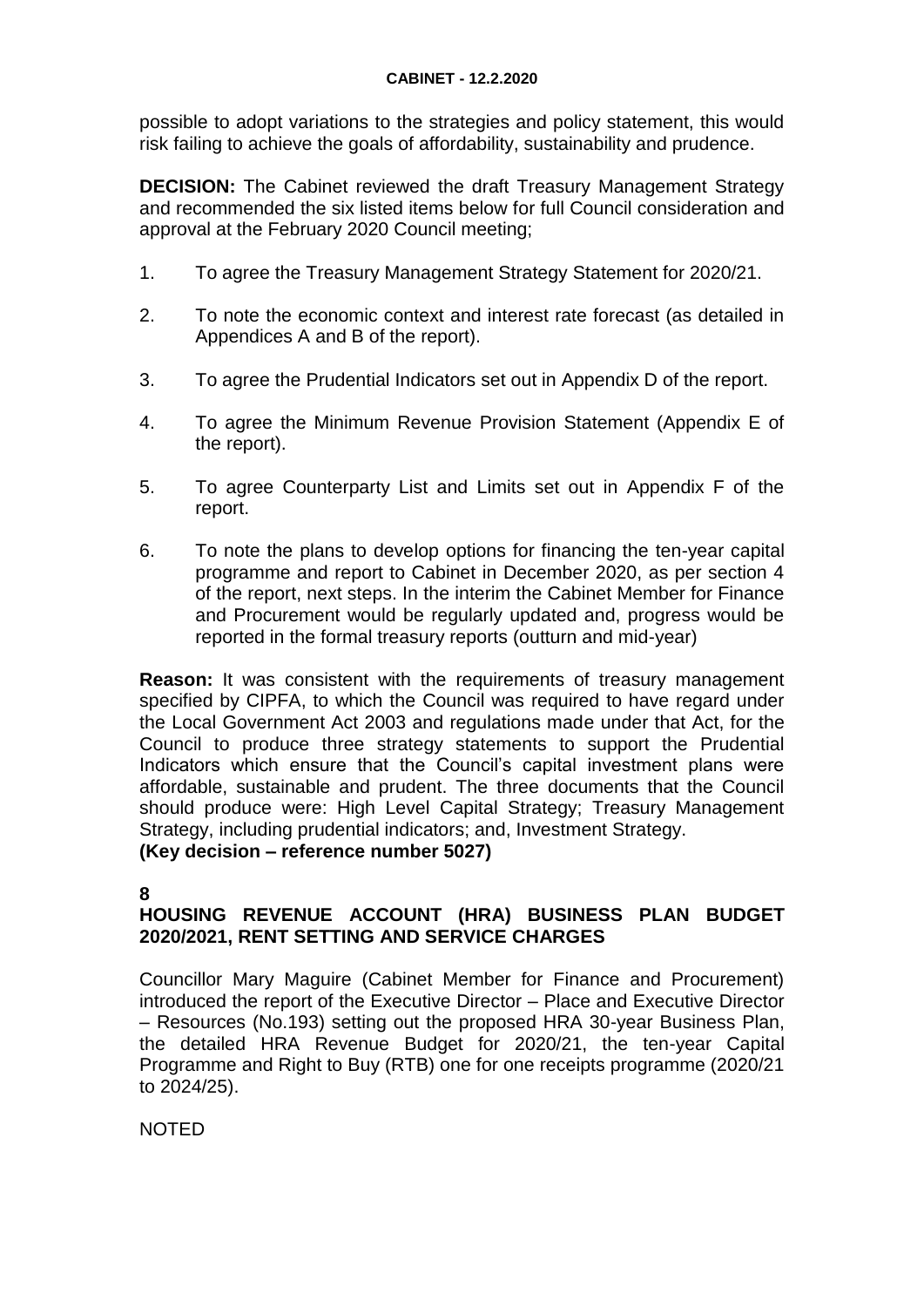- 1. The key changes for housing since the 2019/20 rent setting report as summarised in section 3.3 of the report including the creation of a new 10-year development programme of 3,500 units overall including updated GLA and right to buy programme and borrowing requirement.
- 2. That the report detailed the overarching assumptions, the base budget, efficiency savings, financing and programming of works. In 2018 the Government had scrapped the HRA borrowing cap to enable more affordable homes to be built. A financial framework had been implemented to ensure the business plan remained financially viable and within affordable limits.
- 3. That the programme included major works to the housing stock; and, estate renewal and development as detailed in the report. In summary the report set out the Council's plans for building new affordable homes and investing in the Council's current housing stock.
- 4. That the number of over 65-year olds was increasing in the Borough. Adult Social Care and Housing were working together to consider specialised housing options as part of the housing developments coming forward.
- 5. Members praised the proposals for addressing climate change and affordable warmth through the Ground Source heat pump strategy, as outlined in the report. The proposed charging mechanism for leaseholders was noted as set out in section 3.87 of the report.
- 6. The detailed recommendations set out in section 2 of the report and reflected in the decisions below.
- 7. The Council's ambitious commitment regarding housing provision in the Borough as set out in the report. This report should be considered in the light of the recently agreed Housing Growth Strategy.

**Alternative Options Considered:** Annual efficiency savings of 5% were being implemented across various departments to ensure a healthy level of balances were held and the business plan remained sustainable.

### **DECISION:** The Cabinet agreed to

- 1. Recommend to full Council to approve the HRA 30-Year Business Plan shown in Appendix 1 of the report.
- 2. Recommend to full Council to approve the detailed HRA Revenue Budget for 2020/21
- 3. Note the 10-year HRA Capital Programme and additional borrowing requirements to deliver 3,500 additional units.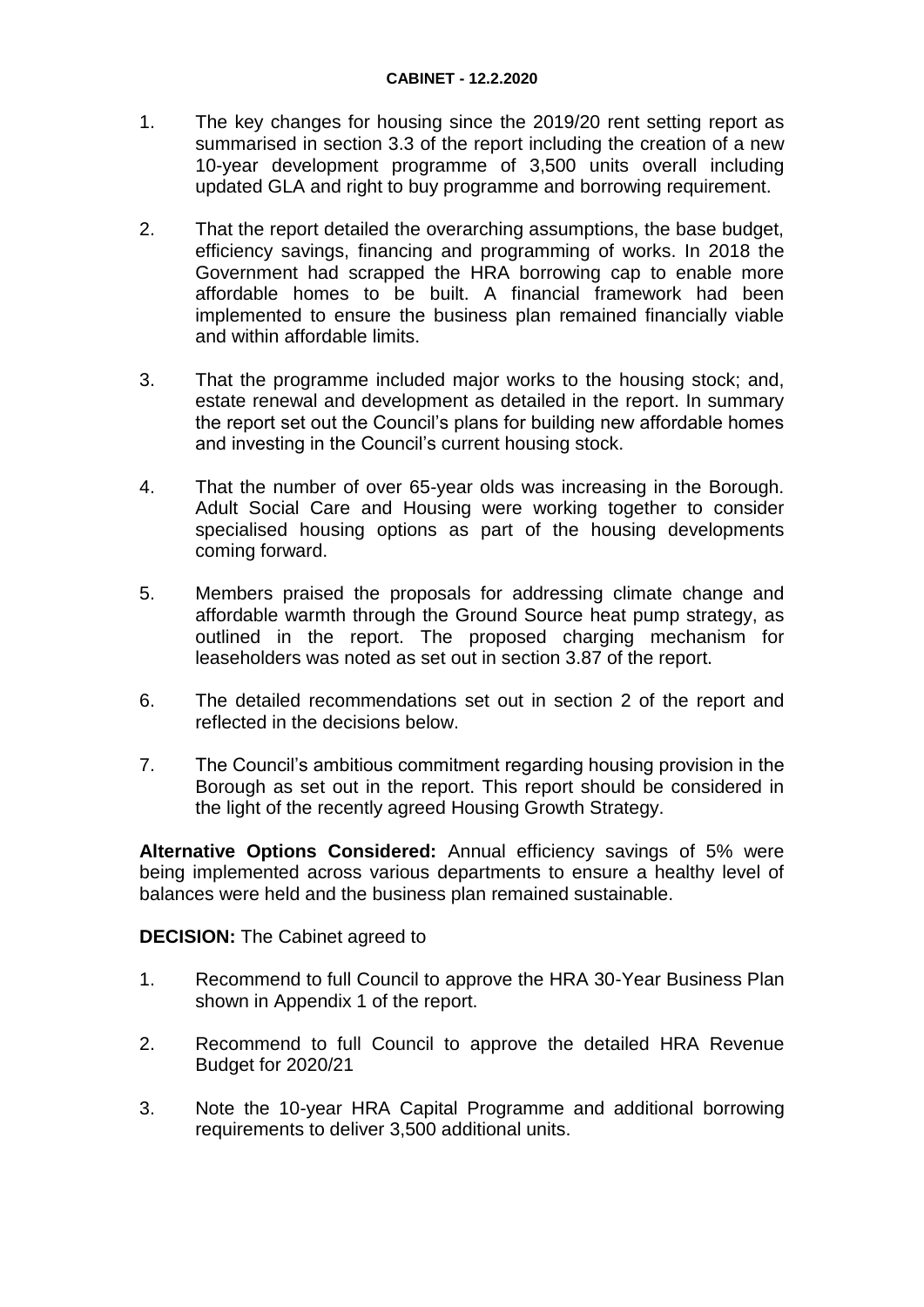#### **CABINET - 12.2.2020**

- 4. Note the social and affordable rent levels for circa.10,100 properties in 2020/21 and note the London Affordable Rent levels applicable for new homes to new tenants.
- 5. Approve the level of service charges for 2020/21 for those properties receiving this service.
- 6. Approve the new pricing structure for Community Halls and Garages as outlined in paragraph 3.46 of the report.
- 7. Note changes to the Landlord consent process and introduction of tiered application fees for 2020/21
- 8. Approve increasing the Under-Occupation incentive to support the downsizing strategy as shown in paragraph 3.66 of the report. In addition, delegate to the Director of Housing and Regeneration to increase the incentive aiming for flexible, bespoke packages that meet the needs of vulnerable tenants on a case by case basis by up to £2,000 per case.
- 9. Approve the Leaseholder Ground Source Heat Pump charging proposal outlined in paragraph 3.78 of the report.
- 10. Note the change in Thames Water billing, from the Council collecting the charges to Thames Water directly charging residents outlined in paragraph 3.88 of the report.
- 11. Note the heating charges for 2020/21 for those properties on communal heating systems.

**Reason:** The Council must comply with the law in setting its rents for Council tenants. Setting an annual budget, capital programme and balanced HRA 30 year Business Plan were also legal requirements Increasing rent and service charges would allow the Council to provide new and better services to tenants, and the charges set out in the report were supported by the Council's Housing Board and Customer Voice (the Tenant and Leaseholder representative body).

**(Key decision – reference number 5008)**

# **9**

# **ENFIELD REPAIRS DIRECT**

Councillor Nesil Caliskan (Leader of the Council) introduced the report of the Executive Director – Place (No.194) setting out the good progress made to date, the design of the service and the service standards which support the delivery of the service.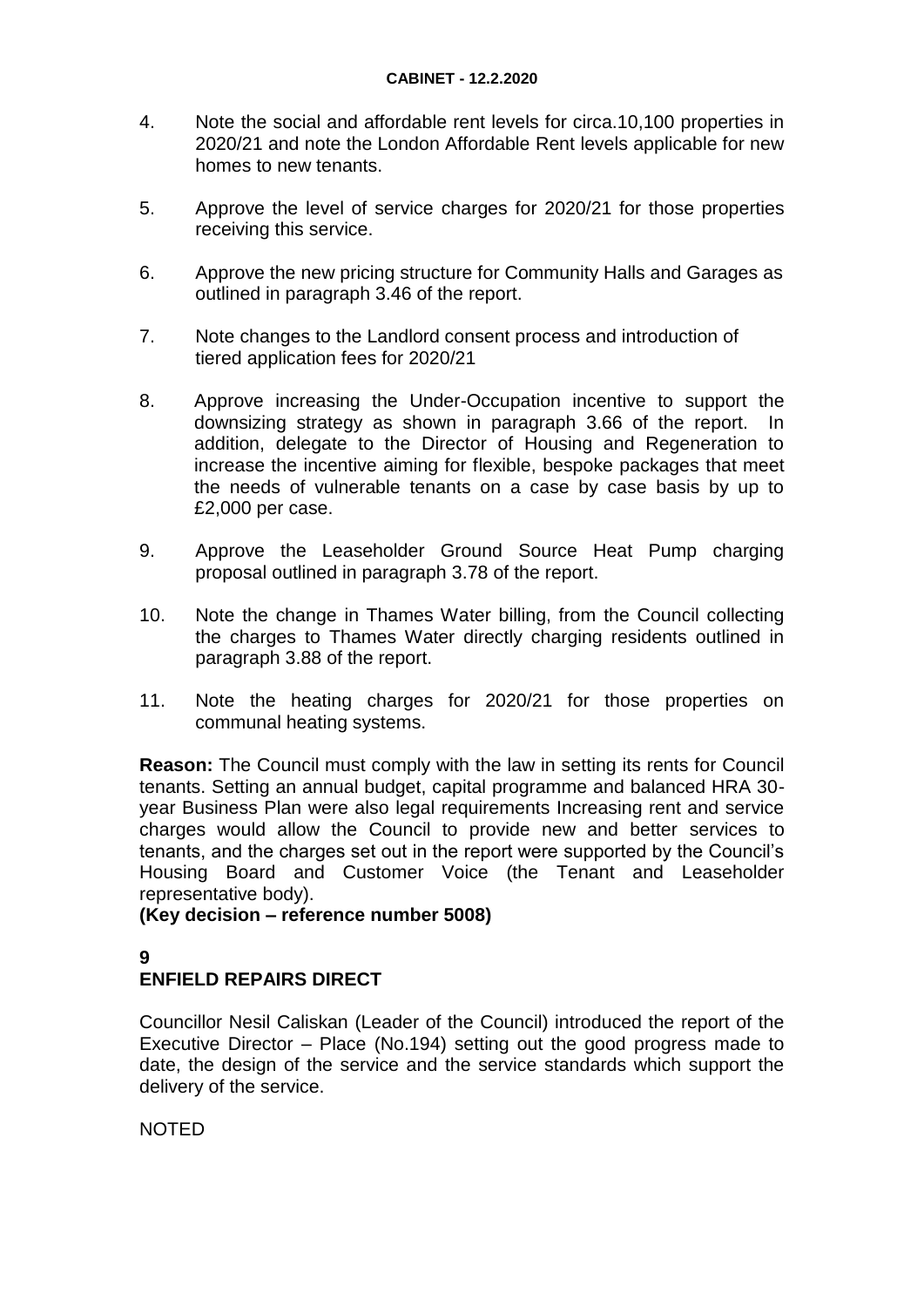- 1. The Council's commitment to insourcing services where possible. The background to the housing repairs service and the previous decision to bring the service in house as set out in the report. The progress which had been made in planning and preparing for the transition in service provision by the Council was outlined.
- 2. The priorities and aims of the service as set out in the report including the provision of a "right first time" service which would reduce the number of visits required and increase customer satisfaction. Feedback would be sought on the service and close monitoring would take place. Measures would be introduced to improve the communication channels between the Council and its residents. The transition was being undertaken in a managed way and would be kept under review.
- 3. The progress being made and the staff being employed to undertake the new inhouse services. The preparatory work was being progressed as detailed within the report. This was a major area of change that would result in service improvements for the Borough's residents.
- 4. The Council's commitment to supporting the employees of the service through training and apprenticeships.
- 5. That the proposals were welcomed by the Cabinet.

**Alternative Options Considered:** As incorporated within the body of the report.

### **DECISION:** The Cabinet agreed

- 1. The proposed service model for Enfield Repairs Direct at Appendix 1 of the report and to monitor performance through the indicators highlighted in section 9 of the report.
- 2. To approve the Housing Repairs, Maintenance and Planned works policy at Appendix 2 of the report which sets out what was in the scope of the service and what was the responsibility of the tenants and leaseholders.
- 3. The Housing Compliance Policy at appendix 3 of the report setting out the Council's standards for ensuring that the Council met its legal obligations and ensured residents' safety.
- 4. To delegate to the Director of Housing and Regeneration in consultation with the Cabinet Member for Social Housing further operational arrangements to support the delivery of the service as necessary.
- 5. To note the business plan shown in appendix 5 of the report.
- 6. To note the branding as shown in appendix 4 of the report.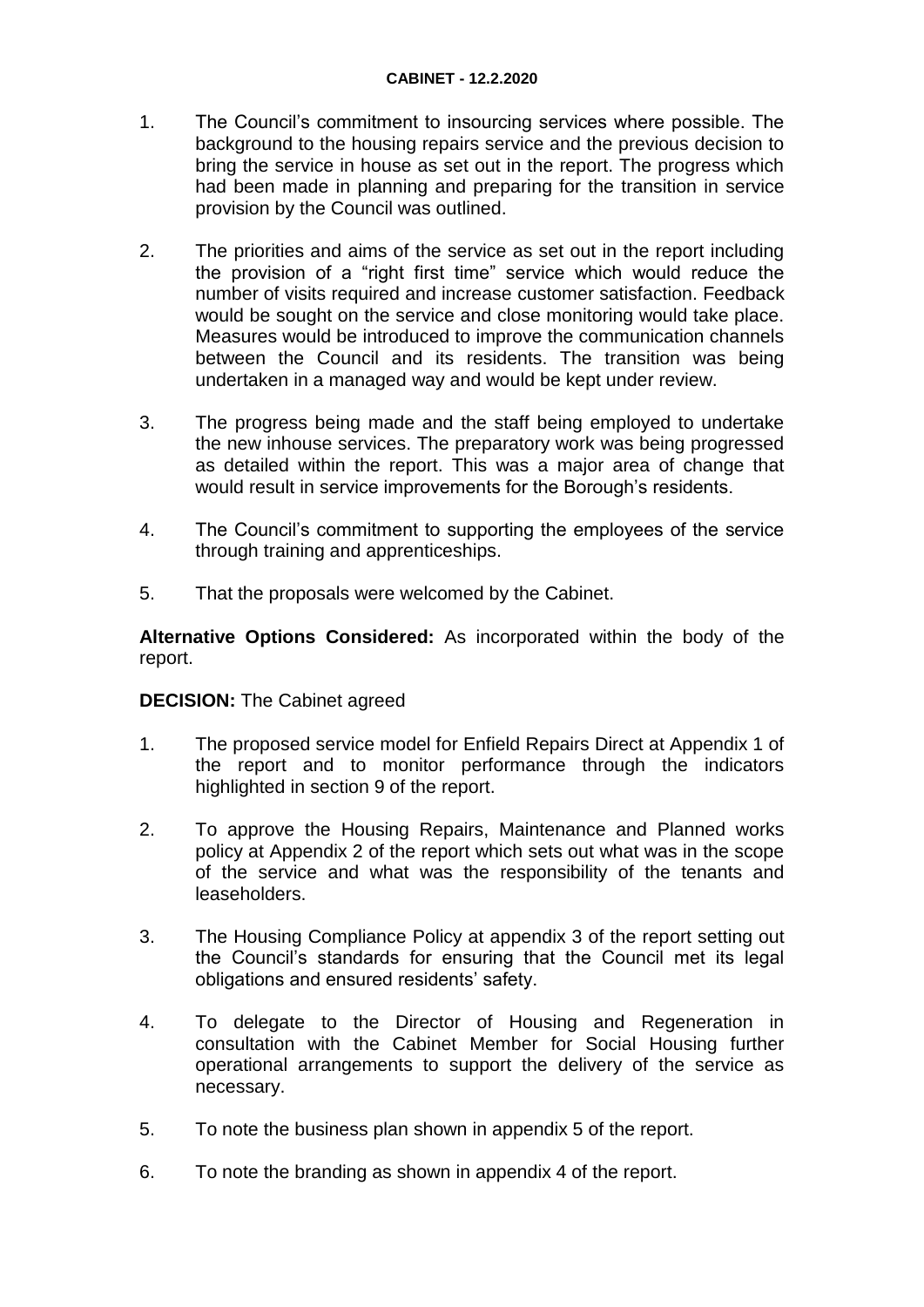7. The charging policy for works delivered outside of the Council's responsibilities under the Repairs Policy.

**Reason:** To agree and progress the implementation of Enfield Repairs Direct. **(Key decision – reference number 5070)**

#### **10**

### **NEW DECISION-MAKING ARRANGEMENTS TO SPEND THE ENFIELD COMMUNITY INFRASTRUCTURE LEVY AND SECTION 106 AGREEMENTS**

Councillor Nesil Caliskan (Leader of the Council) introduced the report of the Executive Director – Place (No.195) seeking approval to set up new decisionmaking and reporting systems to inform the prioritisation and allocation of community infrastructure levy (CIL) and section 106 funding (S106) and ensure compliance with the new CIL regulations, which would facilitate the delivery of timely infrastructure and the phasing of development across the borough.

- 1. That both receipts had increased significantly over the past financial year (2018/2019), as the result of major developments in Enfield and improvements to monitoring and collection. In 2018/2019 the Council had collected over £2.7m of section 106 receipts and over £6.3m of CIL receipts.
- 2. The proposals for setting up new decision-making arrangements to spend the receipts received, as detailed in the report.
- 3. The background and use of the neighbourhood CIL as detailed in section 3 of the report. The recent report of the Enfield Poverty and Inequality Commission had highlighted 27 measures to tackle Enfield's on-going deprivation and inequalities. These 27 recommendations would form clear criteria for assessing and prioritising spending proposals. This in turn would feed into the Council's corporate priorities and neighbourhood spend. This report had been welcomed by the Council and its partners and there was a commitment to act on its recommendations. It was proposed to spend £1m of neighbourhood CIL receipts to support and implement these recommendations. The administration of the Enfield Neighbourhood Fund and decisions on how this money was spent would be reported to Cabinet at a future date.
- 4. That the launch of the Enfield Poverty and Inequality Commission report had been well-received and supported by the Council and its partners. Feedback had been sought and suggestions received on the effective implementation of the recommendations. The Council and its partners, including the NHS, Police and Voluntary Sector were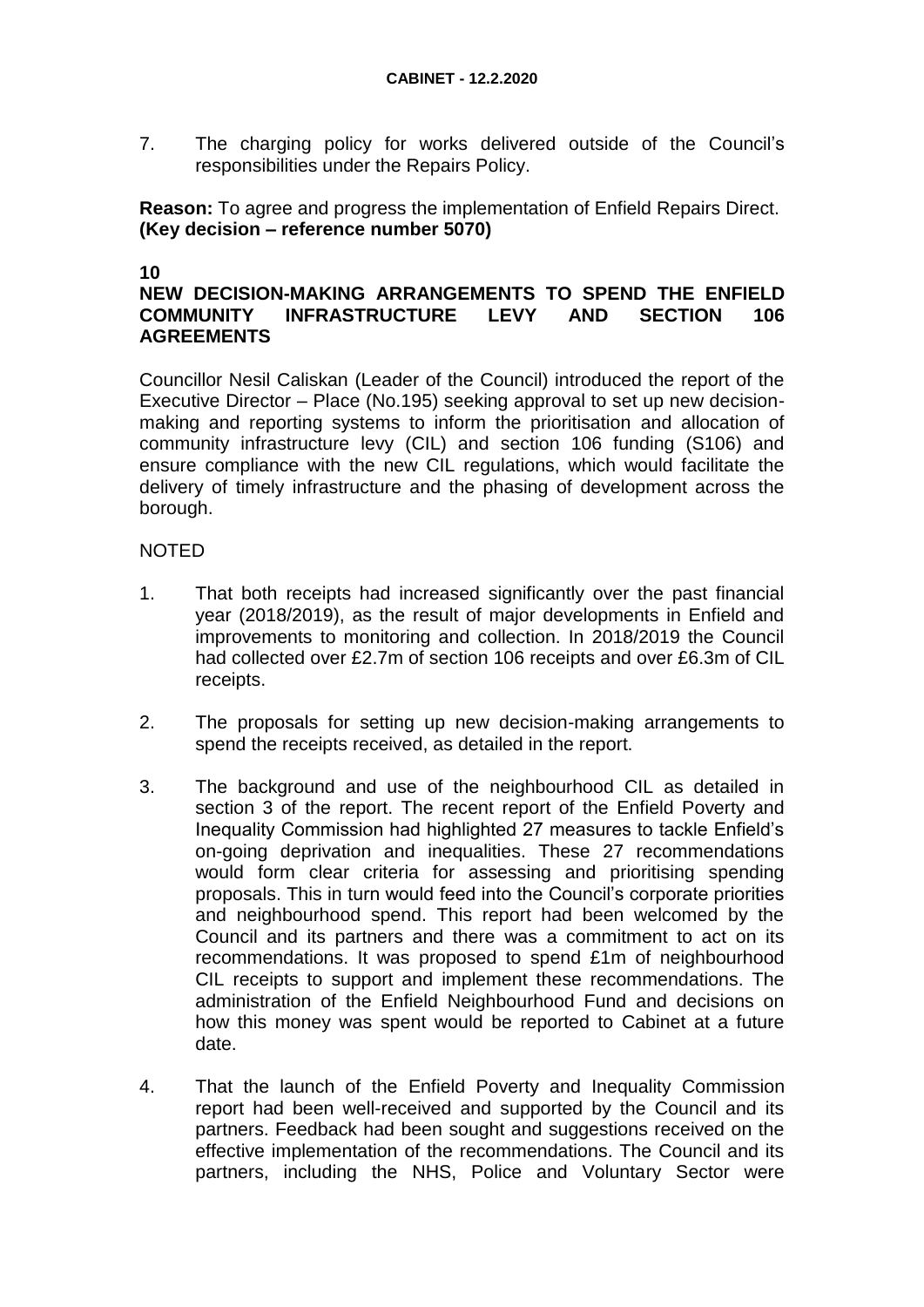committed to working together. It was further noted that not all of the 27 recommendations received funding for example, extending and encouraging participation in the School Street programme with a shift in emphasis to the East of the Borough.

- 5. In response to a question raised, Members were advised of the spending requirements of section 106 monies and the legal agreements that had to be adhered to.
- 6. The proposed decision-making arrangements as set out in section 3.12 of the report.
- 7. That each year, local community groups and stakeholders would be invited to put forward proposed projects through a new Enfield Neighbourhood Fund that would be established later in 2020 (paragraph 3.20 of the report referred).

**Alternative Options Considered:** NOTED, the detailed alternative options that had been considered as set out in section 4 of the report.

**DECISION:** The Cabinet agreed to

- 1. Recommend to full Council that from April 2020 onwards to allocate CIL spend through the main capital programme and agree on the priorities on its allocation, as part of the annual budget setting process.
- 2. Approve the proposed governance arrangements through which decisions on the funding of infrastructure (CIL and S106 agreements) would be determined (as detailed in section 3.12 of the report).
- 3. Note the revocation of the Regulation 123 List (April 2016) which restricted the use of CIL to specified projects.
- 4. Delegate authority to the Cabinet Member for Strategic Planning to approve consultation on the neighbourhood portion (based on 15% of CIL receipts) and the priorities on how is was spent.
- 5. Approve the publication of the Borough's first Infrastructure Funding Statement (as detailed in Appendix 1 of the report) setting out how CIL and S106 income had been spent over the previous financial year (2018/2019) and how spend would be prioritised over the next reporting period.
- 6. Delegate authority to the Executive Director Place in consultation with the Cabinet Member for Strategic Planning to approve the publication of future Infrastructure Delivery Statements and authority to consult on updates to the Infrastructure Delivery Plan.

**Reason:** NOTED, the detailed reasons for the above decisions as set out in section 5 of the report. The Council needed to develop transparent and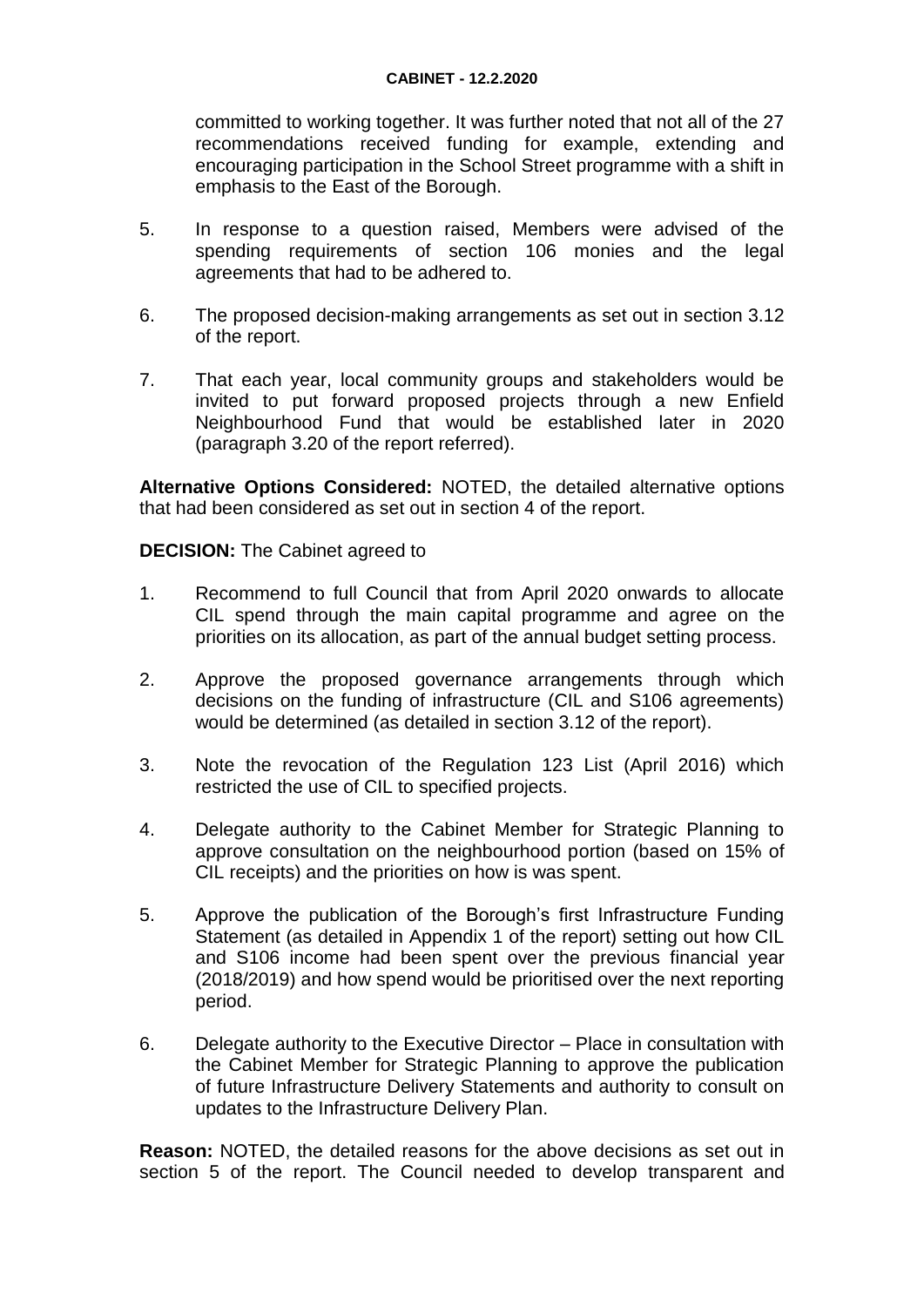accountable governance and reporting structures to decide how CIL/S106 income was spent and administered in line with the CIL regulations. **(Key decision – reference number 5029)**

# **11 GETTING TO SCHOOL POLICY**

Councillor Rick Jewell (Cabinet Member for Children's Services) introduced the report of the Executive Director – People (No.196) presenting for approval the updated Getting to School Policy.

### NOTED

- 1. That the updated Getting to School Policy set out how the Council would identify and support those children and young people who needed travel assistance to their school or educational setting and provide it in a consistent, transparent and fair way, working in the best interests of the children and young people.
- 2. The key aspects of the Policy as set out in the report. The review had sought to improve efficiency; maximise opportunities for independence through independent travel training; comply with statutory guidance; and, deliver a cost-effective approach to travel assistance.
- 3. The eligibility criteria, range of provision, application and appeals process, and key elements of the policy as set out in the report. The Policy was clear, transparent and sustainable. The updated Policy was commended to the Cabinet for approval.
- 4. Members expressed their support of independent travel training for the future benefit of the young people involved.

**Alternative Options Considered:** NOTED, the alternative options that had been considered as detailed in full in section 4 of the report including: to continue implementing the current travel assistance policy; and, the option of introducing a charge for young people post-16.

**DECISION:** The Cabinet agreed to approve the updated Getting to School Policy for implementation.

**Reason:** In order to: promote a safe, active and sustainable approach to travel assistance to and from schools or other educational settings; promote the most independent approach to travel assistance; ensure a genuine partnership with children, young people and their parents; to deliver the most cost-effective and environment friendly travel options; and, ensure the policy was compliant with the statutory guidance.

**(Key decision – reference number 4851)**

### **12 MAXIMISING THE COUNCIL'S DIRECT DEVELOPMENT DELIVERY**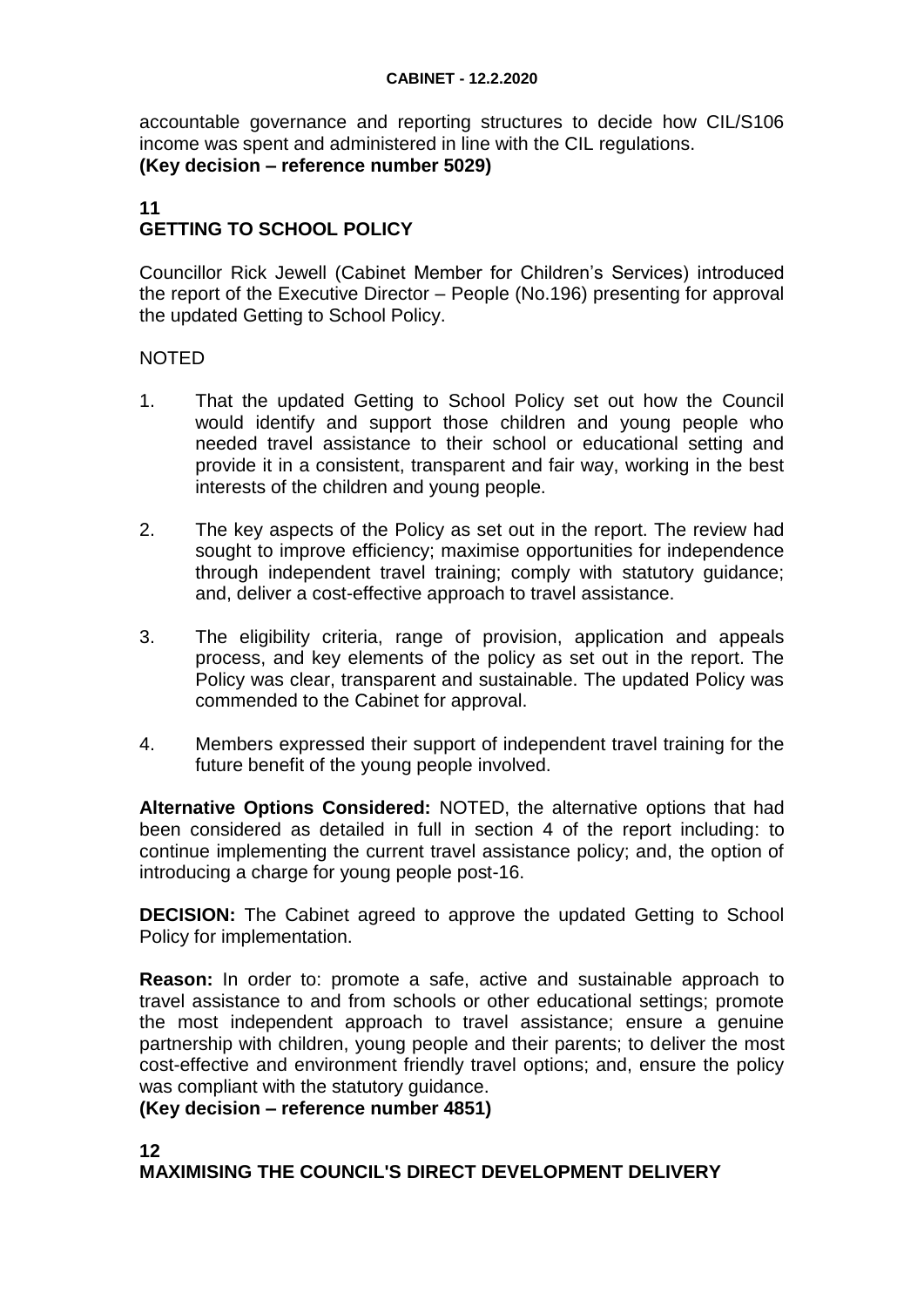Councillor Nesil Caliskan (Leader of the Council) introduced the report of the Executive Director – Place (No.203) primarily dealing with "direct delivery" where the Council would directly commission contractors to build homes on Council owned land.

### NOTED

- 1. The key milestones of the Council's direct development delivery policy as set out in paragraph 1.2 of the report. Approval was being sought for measures that would help the Council to deliver the Council owned homes and fully engage residents in the process as detailed in paragraph 1.3 of the report.
- 2. The detailed and ambitious programme of works outlined in the report and reflected in the decisions below. The importance of delivering on time and within budget was highlighted.
- 3. That the Council would explore all green options including a certified Passivhaus Institute "Low Energy Building", for heating and cooling of homes, with a pilot proposed on the Bury Street West site. Members welcomed this initiative and hoped that it could be extended to other developments where possible.

**Alternative Options Considered:** NOTED, the alternative options that had been considered as set out in section 4 of the report including: direct delivery; development agreement; development partnership/joint venture; and, disposal.

### **DECISION:** The Cabinet agreed to

- 1. Note the progress made to date on the Council's housing development programme (including the current position of the Greater London Authority Building Council Homes for Londoners programme) as outlined in section 3.2 of the report and note the proposal for accelerating the programme detailed in section 3.3 of the report.
- 2. Note the 10-year housing development programme as shown in Appendix 1 of the report, and authorised the Executive Director - Place, in consultation with the Executive Director - Resources, to award contracts and enter into agreements for the acquisition or disposal of property for each site, up to £20m in each case to deliver the first 2 years of the programme.
- 3. Approve the delivery of the programme primarily through direct delivery by the Council as outlined in sections 3.4 and 3.5 of the report, the viability of each project to be determined by the Director of Housing and Regeneration in consultation with the Director of Finance in accordance with the criteria set out in section 3.6.2 of the report.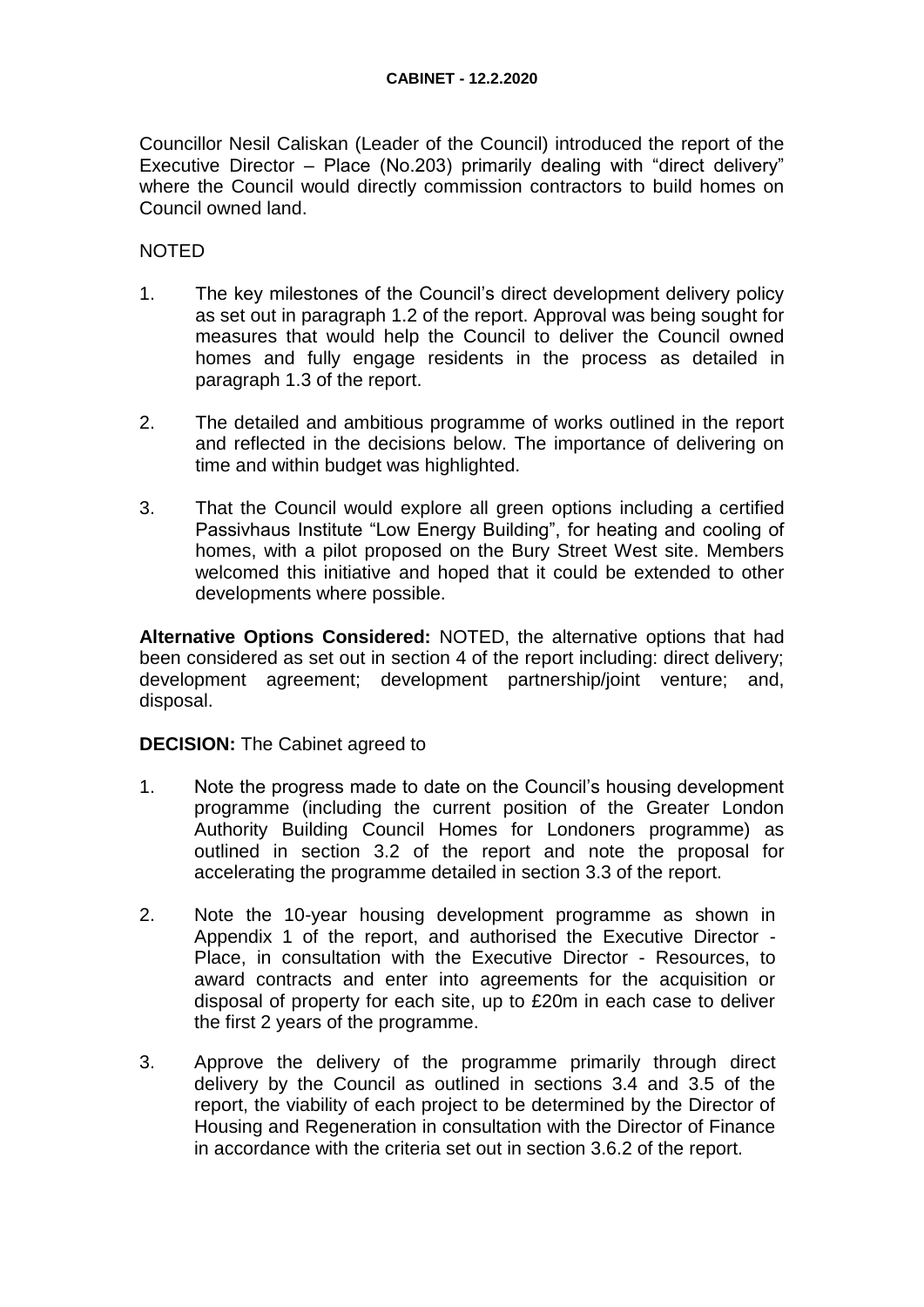- 4. Subject to compliance with the Budget Policy Framework, delegated authority to the Leader of the Council to approve additional sites and site substitutions, where a site in the programme was no longer viable or deliverable, within the Council's housing development programme's financial limits.
- 5. Delegate authority to the Executive Director Resources to agree the appropriation of General Fund sites to the Housing Revenue Account (HRA) based on an open market valuation for the proposed affordable housing mix as outlined in section 3.3.5 of the report.
- 6. Note that a further report would be brought to Cabinet at a later date, for the investment decision for the Upton & Raynham/Beck House scheme outlined in sections 3.4.5 and 3.4.6 of the report and agreed in principle to the Upton and Raynham/Beck House scheme being included in the programme until that decision was made.
- 7. Approve acquisition of property up to a cost of £2.5m necessary for future delivery of the Upton and Raynham/Beck House Scheme as outlined in 3.4.7 of the report and delegated authority to the Director of Law and Governance to enter into the relevant legal agreements.
- 8. Delegate authority to the Director of Housing and Regeneration in consultation with the Director of Finance to approve a community engagement and local offer strategy for residents that would be disrupted by development proposals as outlined in section 3.8 of the report.
- 9. Agree that the 10-year Housing Development Programme would be subject to annual review by the Leader of the Council and the Cabinet Member for Finance and Procurement, with a report back to Cabinet.

**Reason:** NOTED, the detailed reasons for the recommendations as set out in section 5 of the report.

**(Key decision – reference number 4998)**

#### **13**

### **HOUSING INFRASTRUCTURE FUND GRANT AGREEMENT TO DELIVER STRATEGIC INFRASTRUCTURE WORKS AT MERIDIAN WATER**

Councillor Nesil Caliskan (Leader of the Council) introduced the report of the Executive Director – Place (No.198) seeking approval to enter into a grant agreement with the Ministry for Housing, Communities and Local Government.

### NOTED

1. That the conditions of the grant agreement were not considered to be disproportionate to the scale and complexity of the project and did not unduly increase the Council's risk exposure.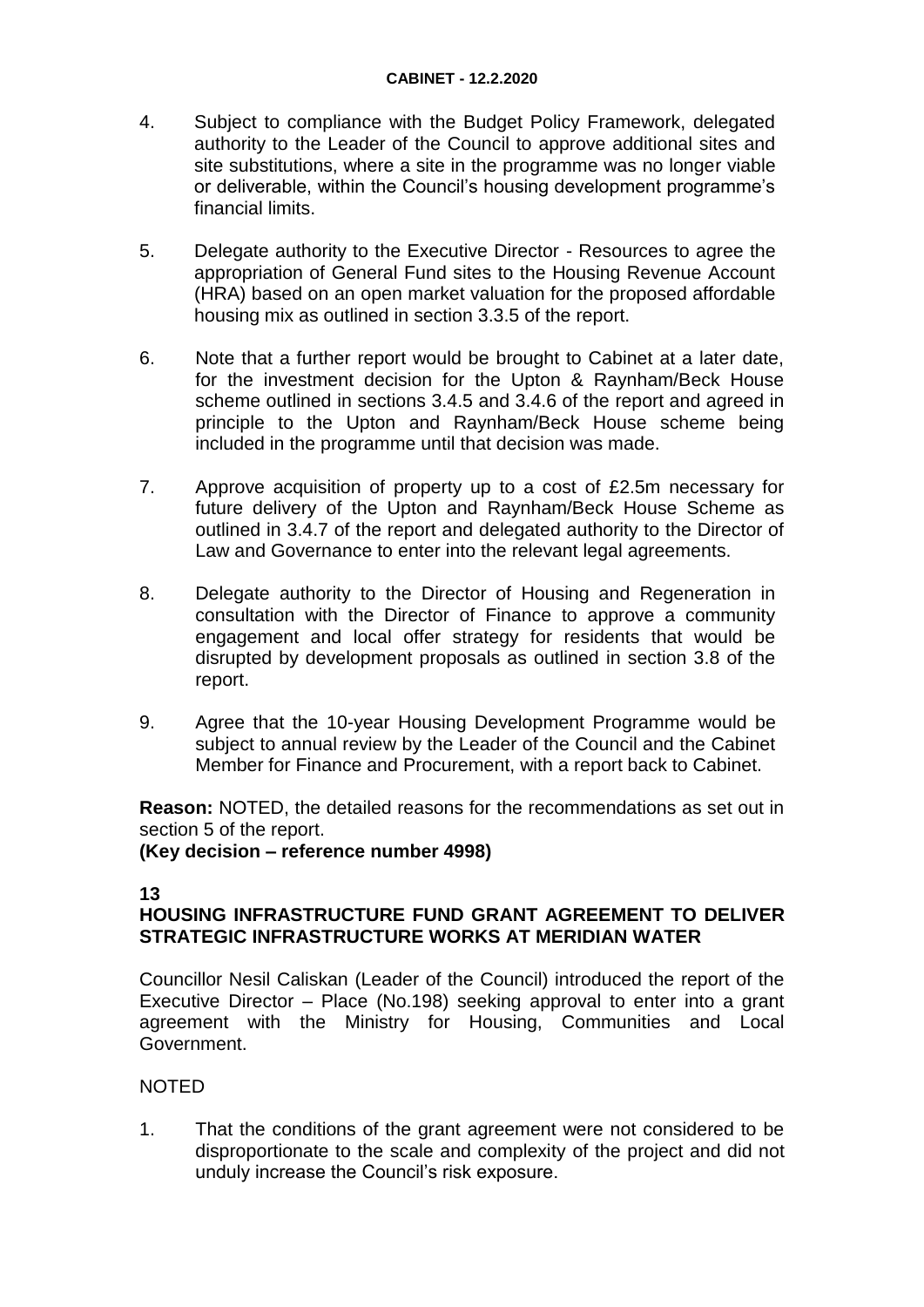- 2. That Enfield was likely to be the first of three key projects in London to sign the grant agreement. The detailed work involved was recognised and Members' attention was drawn to the comprehensive exempt information provided in part two, as detailed below. Members' noted the key risks and mitigation measures set out in section 7 of the report.
- 3. The significant progress that had been made to date and the hope that all Councillors would support the delivery of the Meridian Water development. The proposals had been welcomed by local residents and would be of long-term benefit to the Borough.

**Alternative Options Considered:** NOTED, the alternative options which had been considered as set out in section 4 of the report including: Do nothing; further borrowing from the Government; and, the Council leaves the infrastructure works to third party developers.

### **DECISION:** The Cabinet agreed

- 1. Having regard to the conditions of the Grant Agreement (GDA) and Assurance Framework issued by the Ministry for Housing, Communities and Local Government (MHCLG) as set out in Appendix A and Appendix B of Report No.198, containing exempt information (Minute No.19 below referred), authorised entering into the GDA for the receipt of funding.
- 2. To delegate authority to the Meridian Water Programme Director in consultation with the Executive Director – Resources and the Director of Law and Governance to finalise the terms of the funding agreement and all associated subsidiary documents.
- 3. To delegate authority to the Director of Law and Governance to enter into the grant agreement with MHCLG.
- 4. To authorise drawdown of £19m preliminary works expenditure from the Capital Programme, such funding to be reimbursed from the HIF funding upon satisfaction of the funding conditions.
- 5. To delegate authority to the Meridian Water Programme Director in consultation with the Leader of the Council to approve the preferred rail solution and procurement option for rail delivery, provided the costs of delivery would not exceed the level of grant funding made available to the Council.
- 6. To delegate authority to the Meridian Water Programme Director in consultation with the Director of Law and Governance to enter into agreements for additional grants associated with Meridian Water infrastructure delivery.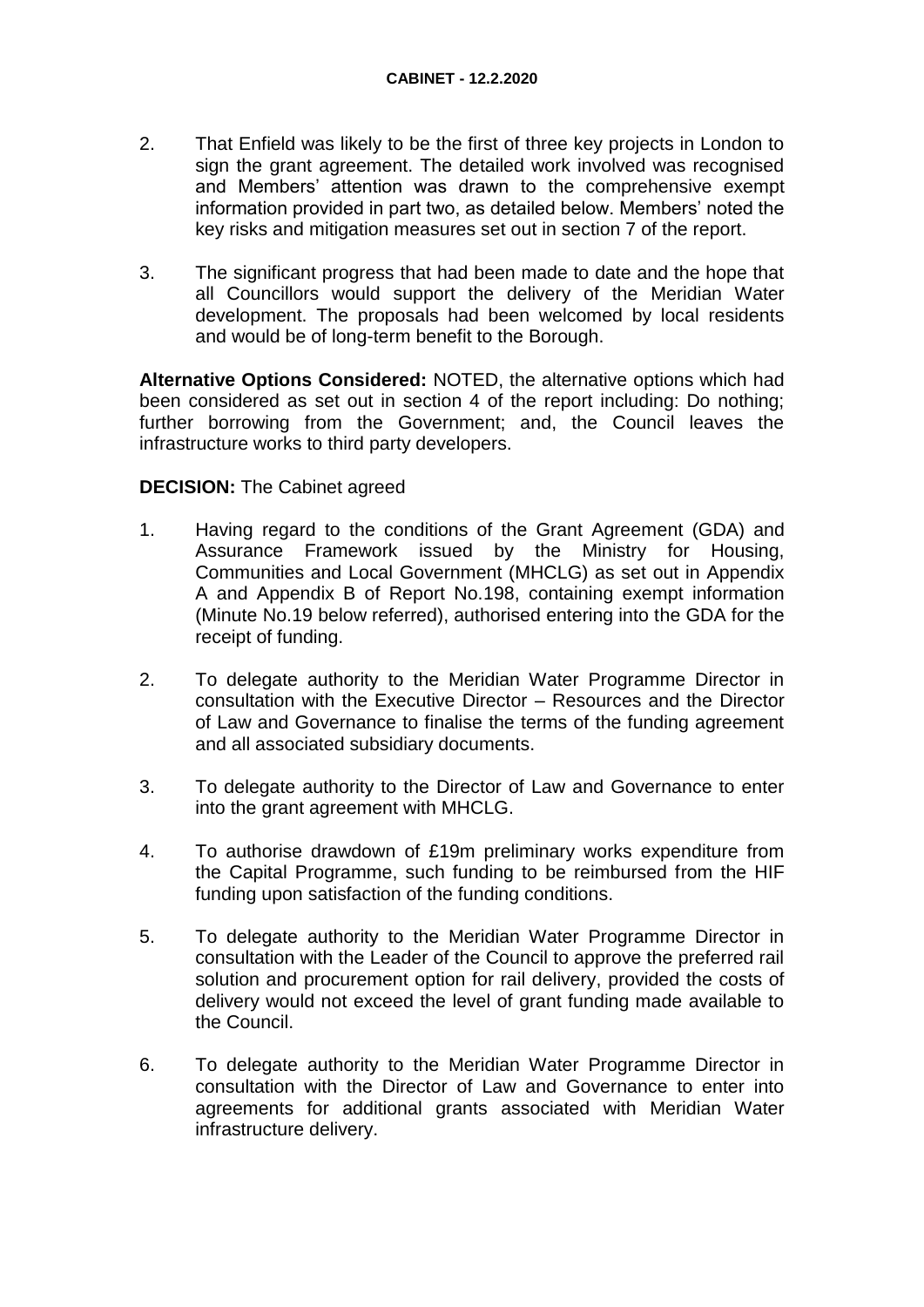**Reason:** NOTED, the detailed reasons for the recommendations as set out in section 5 of the report.

### **(Key decision – reference number 5085)**

#### **14 CABINET AGENDA PLANNING - FUTURE ITEMS**

NOTED, for information, the provisional list of items scheduled for future Cabinet meetings.

### **15 MINUTES**

**AGREED**, that the minutes of the previous meetings of the Cabinet held on 22 and 28 January 2020 be confirmed and signed by the Chair as a correct record.

# **16 DATE OF NEXT MEETING**

NOTED, that the next Cabinet meeting was scheduled to take place on Wednesday 11 March 2020 at 7.15pm.

# **17**

# **EXCLUSION OF THE PRESS AND PUBLIC**

**RESOLVED** in accordance with Section 100(A) of the Local Government Act 1972 to exclude the press and public from the meeting for the items of business listed on part two of the agenda on the grounds that they involve the likely disclosure of exempt information as defined in Paragraph 3 (information relating to the financial or business affairs of any particular person (including the authority holding that information) of Part 1 of Schedule 12A to the Act (as amended by the Local Government (Access to Information) (Variation) Order 2006).

# **18**

### **2020/21 BUDGET AND 2020/21 TO 2024/25 MEDIUM TERM FINANCIAL PLAN**

Councillor Mary Maguire (Cabinet Member for Finance and Procurement) introduced the report of the Executive Director – Resources (No.199).

NOTED that Report No.190 also referred as detailed in Minute No.5 above.

**Alternative Options Considered:** As detailed in Report No.190, Minute No.5 above refers.

**DECISION:** The Cabinet agreed to recommend to Council the changes in Fees and Charges for 2020/21 as set out in section 3 and Appendix 1 of the